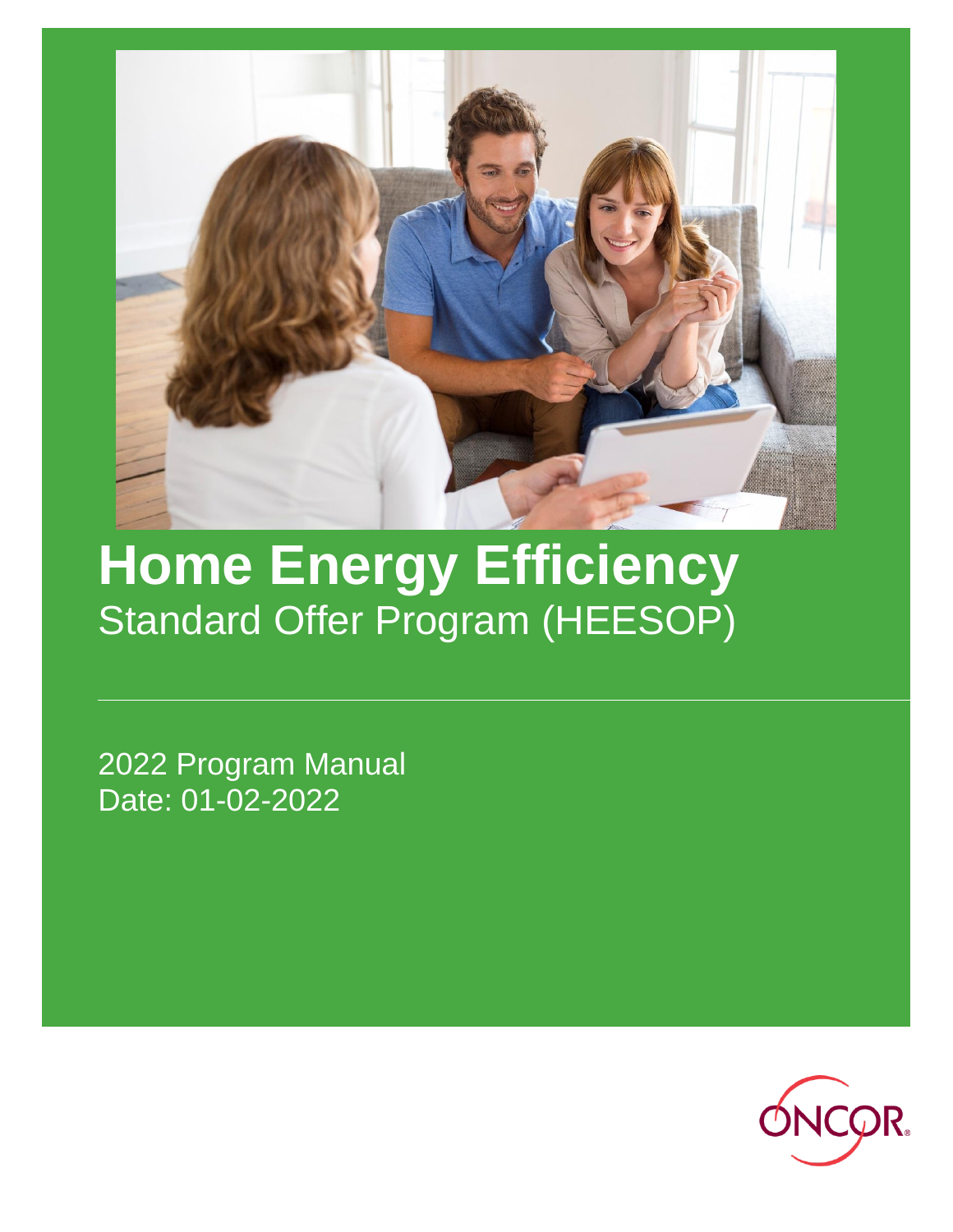# **CONTENTS**

| 1              |                   |  |     |  |
|----------------|-------------------|--|-----|--|
| $\overline{2}$ |                   |  |     |  |
|                | 2.1<br>2.2<br>2.3 |  |     |  |
|                |                   |  |     |  |
| 3              |                   |  |     |  |
|                | 3.1               |  |     |  |
|                |                   |  |     |  |
|                | 3.2               |  |     |  |
|                |                   |  |     |  |
|                | 3.3<br>3.4        |  |     |  |
| 4              |                   |  |     |  |
|                | 4.1               |  |     |  |
|                |                   |  |     |  |
|                | 4.2               |  |     |  |
|                |                   |  |     |  |
|                | 4.3               |  |     |  |
| 5              |                   |  |     |  |
|                |                   |  | .11 |  |
|                |                   |  |     |  |
| 6              |                   |  |     |  |
|                | 6.1<br>6.2<br>6.3 |  |     |  |
|                |                   |  |     |  |
|                | 6.4<br>6.5        |  |     |  |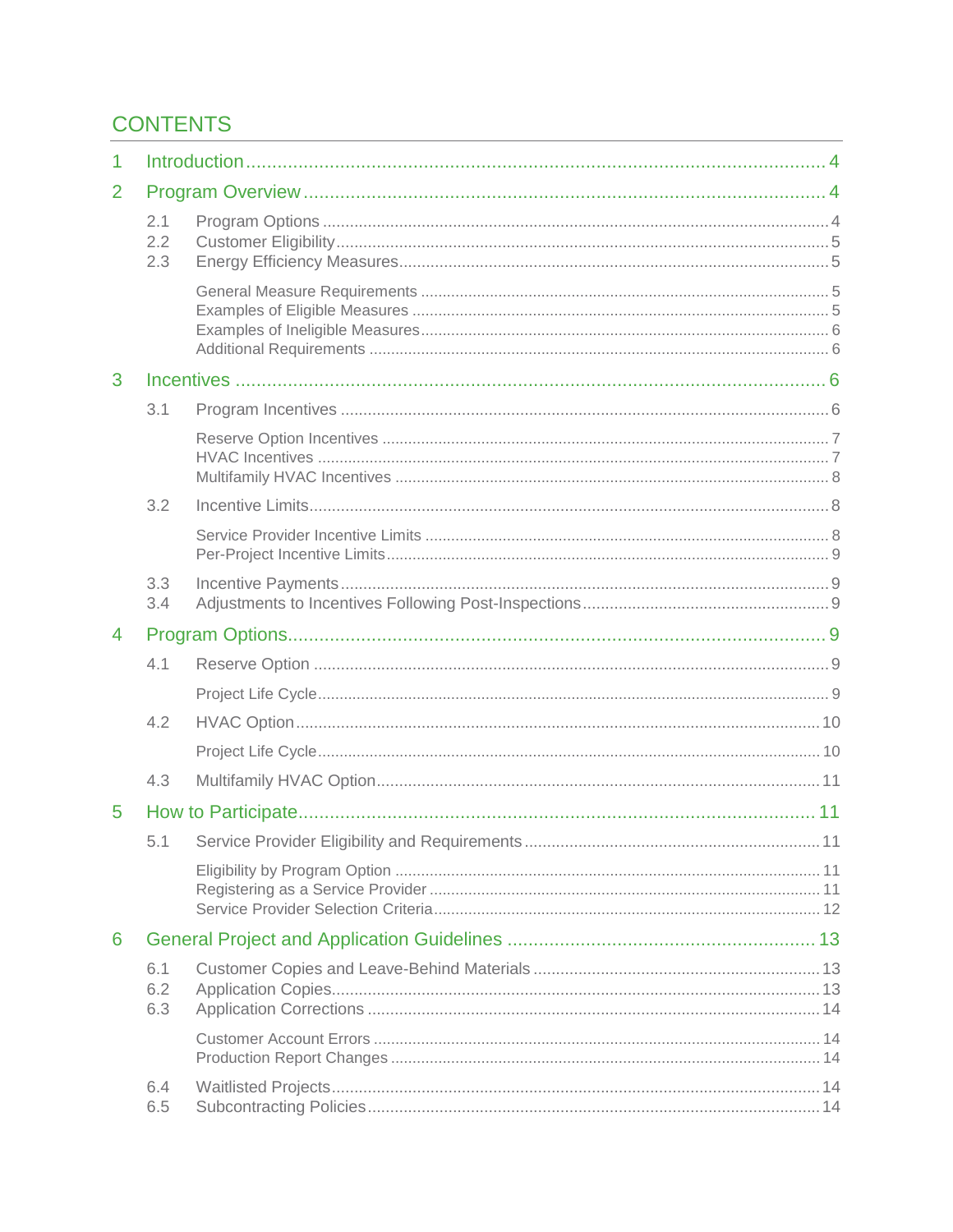|                |                                                      | NO ONCOR EMPLOYEE INVOLVEMENT WITH SERVICE PROVIDER 14 |  |
|----------------|------------------------------------------------------|--------------------------------------------------------|--|
| $\overline{7}$ |                                                      |                                                        |  |
|                | 7.1                                                  |                                                        |  |
|                |                                                      |                                                        |  |
|                | 7.2                                                  |                                                        |  |
|                |                                                      |                                                        |  |
| 8              |                                                      |                                                        |  |
| 9              |                                                      |                                                        |  |
|                | 9.1<br>9.2<br>9.3<br>9.4<br>9.5<br>9.6<br>9.7<br>9.8 |                                                        |  |
|                |                                                      |                                                        |  |
| 10             |                                                      |                                                        |  |
| 10             |                                                      |                                                        |  |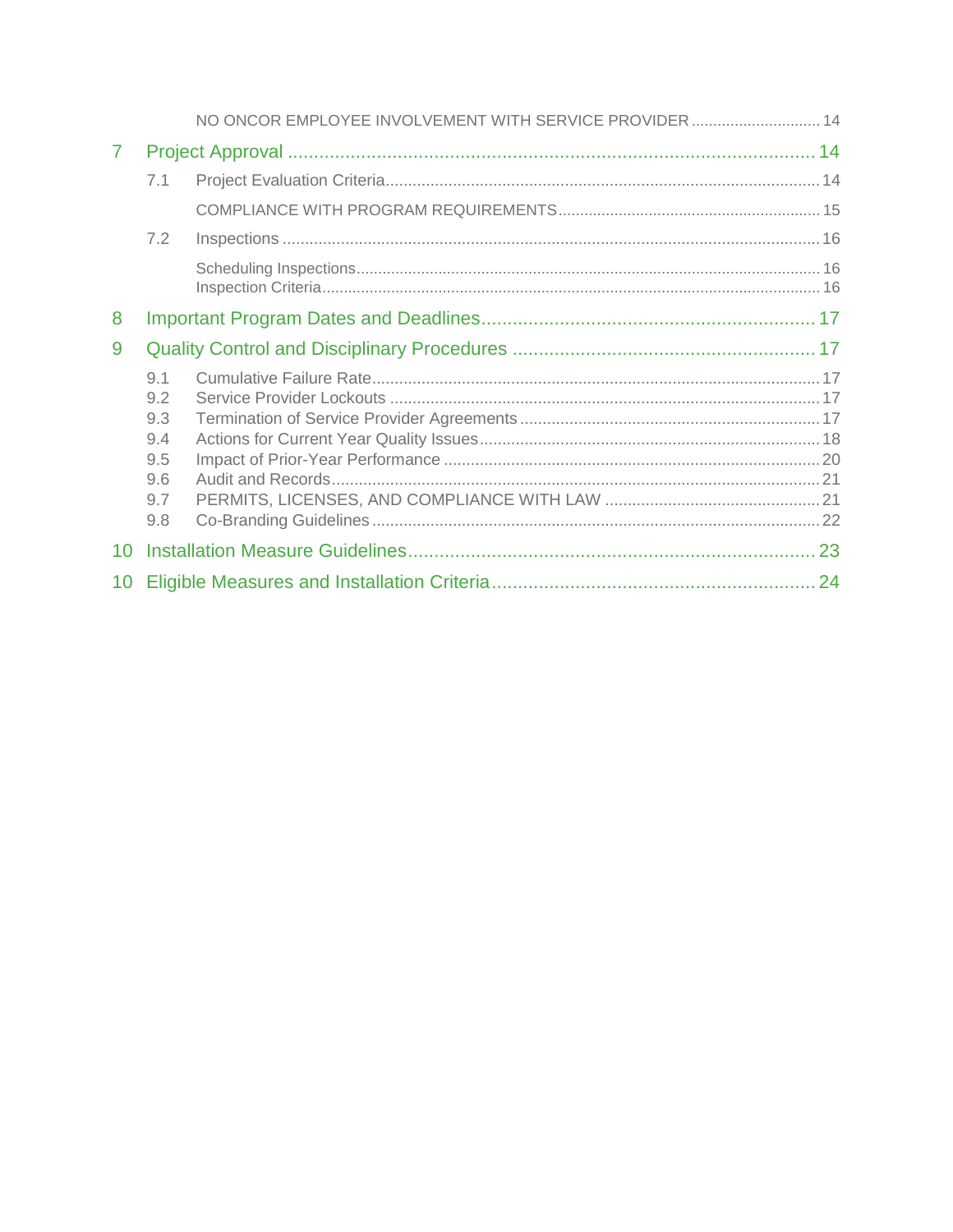# <span id="page-3-0"></span>1 INTRODUCTION

Welcome to the 2022 Oncor Home Energy Efficiency Standard Offer Program (HEE SOP or the program). The HEE SOP provides incentives to registered, approved energy efficiency service providers to implement electric energy efficiency projects at Oncor residential customer locations. This program manual is a guide to HEE SOP requirements and processes for our network of participating service providers.

This program complies with the standard offer program requirements published by the Public Utility Commission of Texas (PUCT). This program manual is intended to inform service providers of the program requirements and processes. However, service providers should also review the PUCT rules related to energy efficiency programs and the requirements in the TRM for energy efficiency programs, and are required to comply with such rules and requirements.

This manual summarizes program requirements, processes, and incentives, but may not address all scenarios. Oncor has full discretion to interpret or modify requirements and may revise the manual at any time.

Visit the Oncor Energy Efficiency Program Management (EEPM) tool, available at [https://www.oncoreepm.com](https://www.oncoreepm.com/) access additional registered service provider resources, including service provider applications, incentive applications, savings calculators and project documentation tools, as well as program rules and incentive budget updates.

We are here to help! If you have any questions after reading these materials, please don't hesitate to contact our program help desk at 1.866.258.1874 or via email at [EEPMSupport@oncor.com](mailto:EEPMSupport@oncor.com)

# <span id="page-3-1"></span>2 PROGRAM OVERVIEW

The primary objective of the HEE SOP is to achieve cost-effective reduction in energy consumption during peak summer demand. Additionally, the program is designed to:

- Encourage private sector delivery of energy efficiency products and services.
- Achieve customer energy and cost savings.
- Significantly reduce barriers to participation by streamlining program procedures.
- Encourage participation by a wide range of service providers.

# <span id="page-3-2"></span>2.1 Program Options

The HEE SOP offers four options for serving residential customers:

- The **Reserve Option** offers service providers individually Service Provider (SP) allocated incentive funding for the addition of insulation projects at single-family residential dwellings, up to and including four-plex buildings.
- The **HVAC Option** offers individually Service Provider (SP) allocated incentive funding incentives for HVAC projects at single family residences.
- The **Multifamily HVAC Option** allows service providers to propose custom incentives for HVAC projects in multifamily dwellings that will result in cost-effective energy savings and demand reduction. Incentives are awarded to cost-effective energy efficiency projects through a bidding process.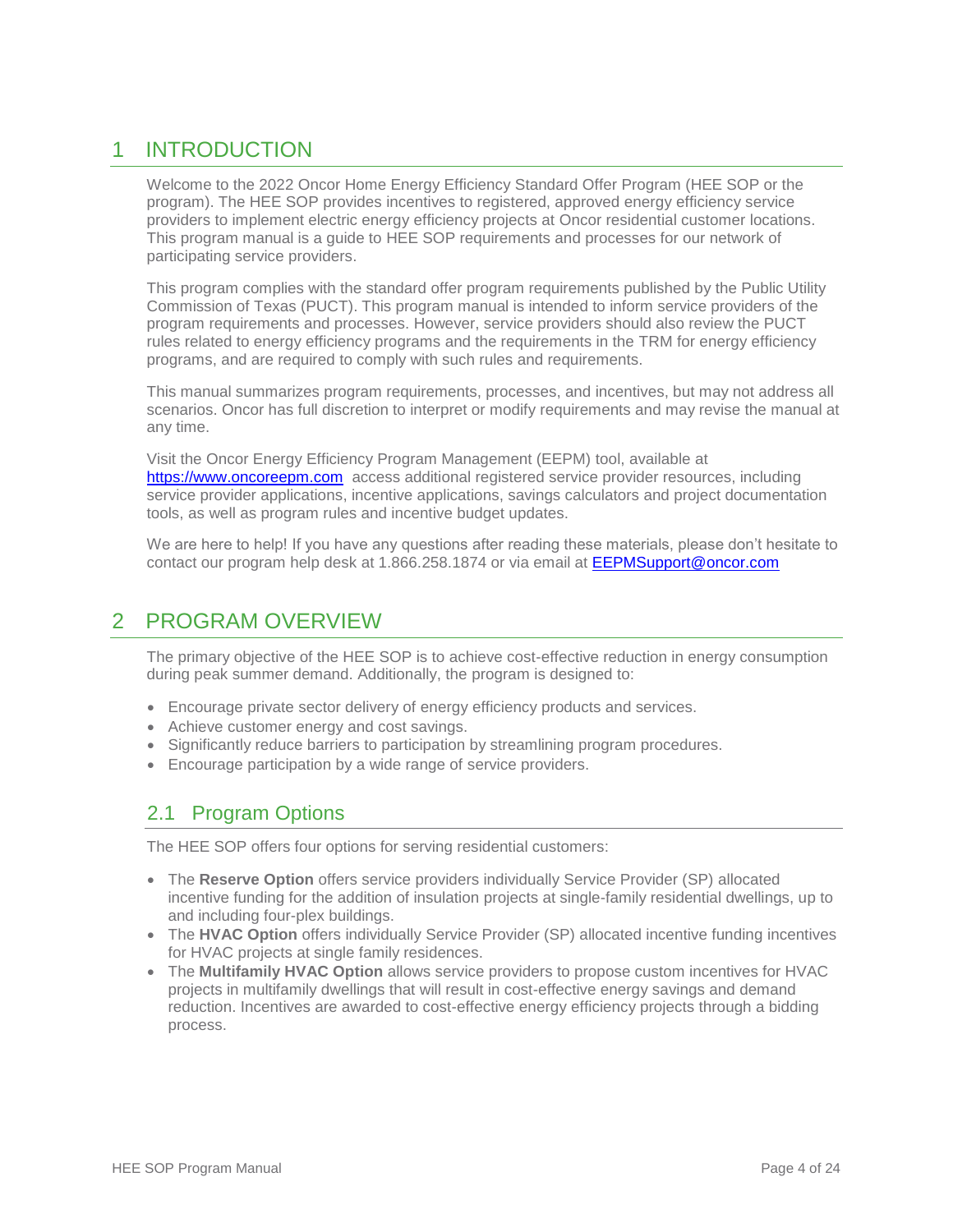# <span id="page-4-0"></span>2.2 Customer Eligibility

Residential customers living in permanent single-family dwellings and qualified multifamily dwellings with active Oncor service are eligible to have energy efficiency measures installed at their homes as part of the HEE SOP. To be considered permanent, manufactured or mobile homes must have all mobility devices removed.

#### **Single-Family Dwellings**

Single-family dwellings are defined as detached single dwelling units, or attached dwelling units within a building containing four residential units or fewer (a four-plex).

#### **Multifamily Dwellings**

- Multifamily dwellings are defined as attached dwelling units within a building containing more than four residential units.
- A multifamily project site is defined as one or more multifamily dwelling units located on a single piece of property or adjacent pieces of property, under management or owned by a single party.
- Duplex and triplex units can be considered multifamily dwelling units if they are located on a property—or adjacent properties—and are under management or owned by a single party.

# <span id="page-4-1"></span>2.3 Energy Efficiency Measures

## <span id="page-4-2"></span>*General Measure Requirements*

Service providers may install energy efficiency measure for which a deemed savings value (as noted in the Texas TRM, Volume 8.0), has been provided, including appliances, water heating, lighting, space conditioning and building shell measures installed in qualified residential or multifamily buildings (not all measures are offered in Oncor's programs). In addition to some listed examples in this section, service providers may propose other energy efficiency measures, provided they meet the following requirements:

- Measures must be preapproved by Oncor and offered thru the program option.
- Measures must produce a measurable and verifiable electric demand reduction and/or reduce electricity consumption (an individual energy efficiency measure may produce only demand or energy reduction if that energy efficiency measure is included in a project producing both).
- Measures must produce savings through an increase in energy efficiency or a substitution of another energy source for electricity (provided the substitution results in overall lower energy costs, lower energy consumption and the installation of high efficiency equipment).
- Measures must surpass required state and federal minimum efficiency standards, and meet or exceed installation and efficiency standards provided in the Texas TRM, Version 8.0.
- Measures must meet or exceed minimum equipment standards as provided in this program manual.
- Measures must comply with all requirements of Substantive Rule §25.181, including renewable energy measures.
- Eligible energy efficiency measures do not include repair or maintenance activities or behavioral changes.
- Any energy efficiency measure approved by the PUCT and included in its Residential Standard Offer Program template is eligible for HEE SOP incentives.

As a general rule, energy efficiency measures involving plug loads (equipment or appliances that are plugged into standard electrical outlets) are not permitted.

## <span id="page-4-3"></span>*Examples of Eligible Measures*

The following are examples of measures that are eligible for the current program incentives: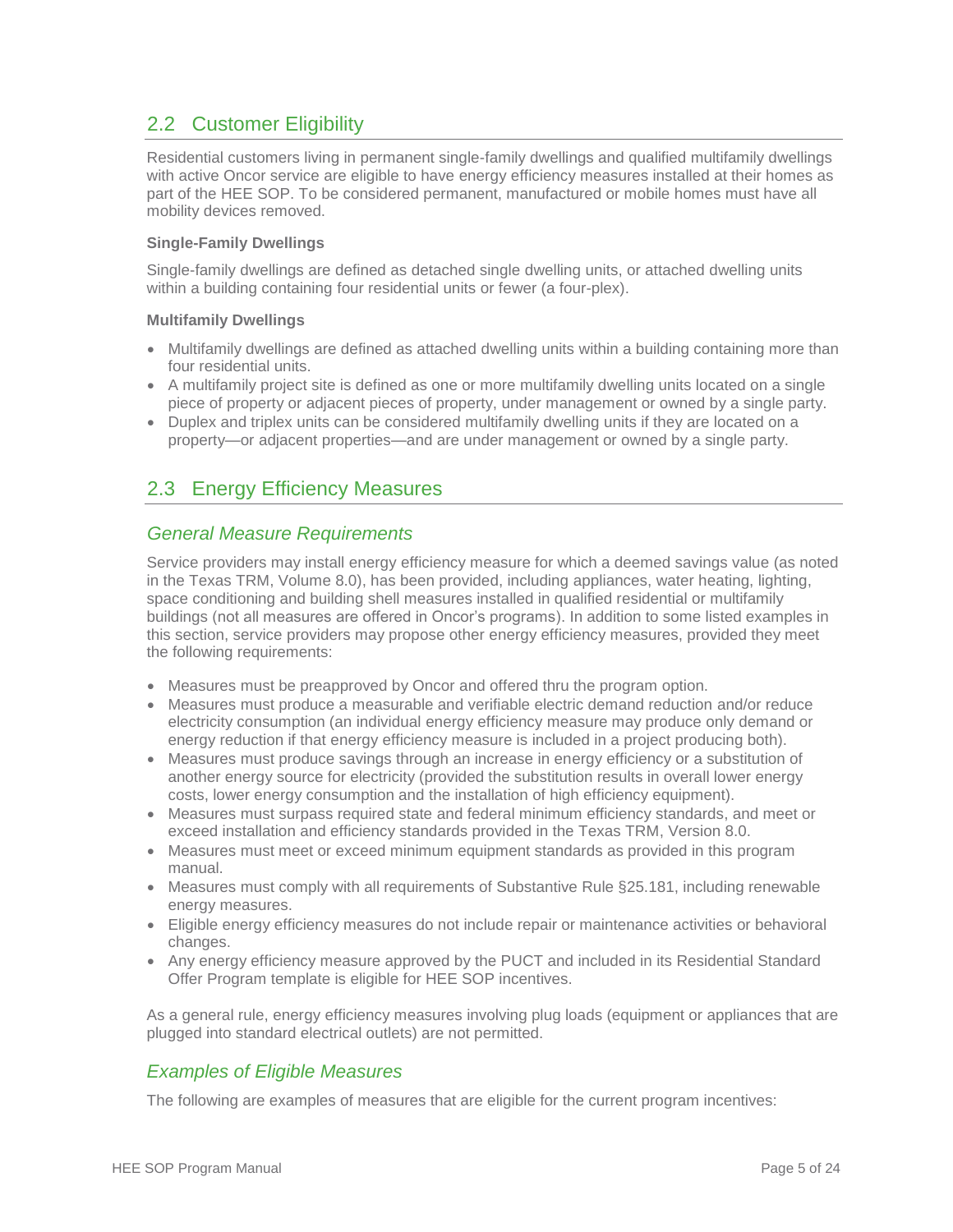#### **Cooling and Ventilation Measures**

- High-efficiency air-conditioning replacements.
- Ceiling, floor and wall insulation.
- High-efficiency heat pump replacements.

#### **Structural Measures**

• Insulation: ceiling, wall and floor.

## <span id="page-5-0"></span>*Examples of Ineligible Measures*

The following measures are ineligible for program incentives:

- Measures that do not raise efficiency above current minimum state and federal standards.
- Cogeneration and self-generation projects, except for renewable demand side management (DSM) technologies approved by the PUCT.
- Load shifting/load management measures.
- Load reductions caused by vacancies.
- Measures that rely solely on changes in customer behavior and require no capital investment.
- Measures for which incentives were received under another Oncor program.
- Repair and maintenance activities.
- Energy-efficient gas measures when replacing nonelectric technologies.
- Measures that result in negative environmental or health effects.
- Water-saving devices such as showerheads and faucet aerators.
- Measures that are not installed properly or in accordance with program installation requirements.

## <span id="page-5-1"></span>*Additional Requirements*

#### Existing Equipment Must Still Be in Place at the Time of Application

If any of the baseline equipment at a project site has been removed or the proposed energy efficiency measures have already been installed prior to the execution of the HEE SOP addendum, the project, or the affected portions thereof, will be disallowed.

# <span id="page-5-2"></span>3 INCENTIVES

Oncor agrees to make an incentive payment to the service provider based upon the sum of the verified incentive savings derived from the project. The total incentive payment due to the service provider will be calculated by multiplying the verified kilowatt and kilowatt hour savings by the applicable incentive rate. Service providers will distribute incentives to the applicable host customer. Service providers are only required to describe the value of the incentive they determine to provide to the customer.

To estimate incentive amounts for your project, use the HEE SOP online incentive calculator, available to registered Service Providers, located in EEPM under "Tools – Online Help."

## <span id="page-5-3"></span>3.1 Program Incentives

The HEE SOP offers a combined incentive 2022 budget program year across all options. Oncor reserves the right to adjust the budget as it deems necessary, in its sole discretion. The amount of the budget can be viewed by approved Service Providers thru their EEPM dashboard.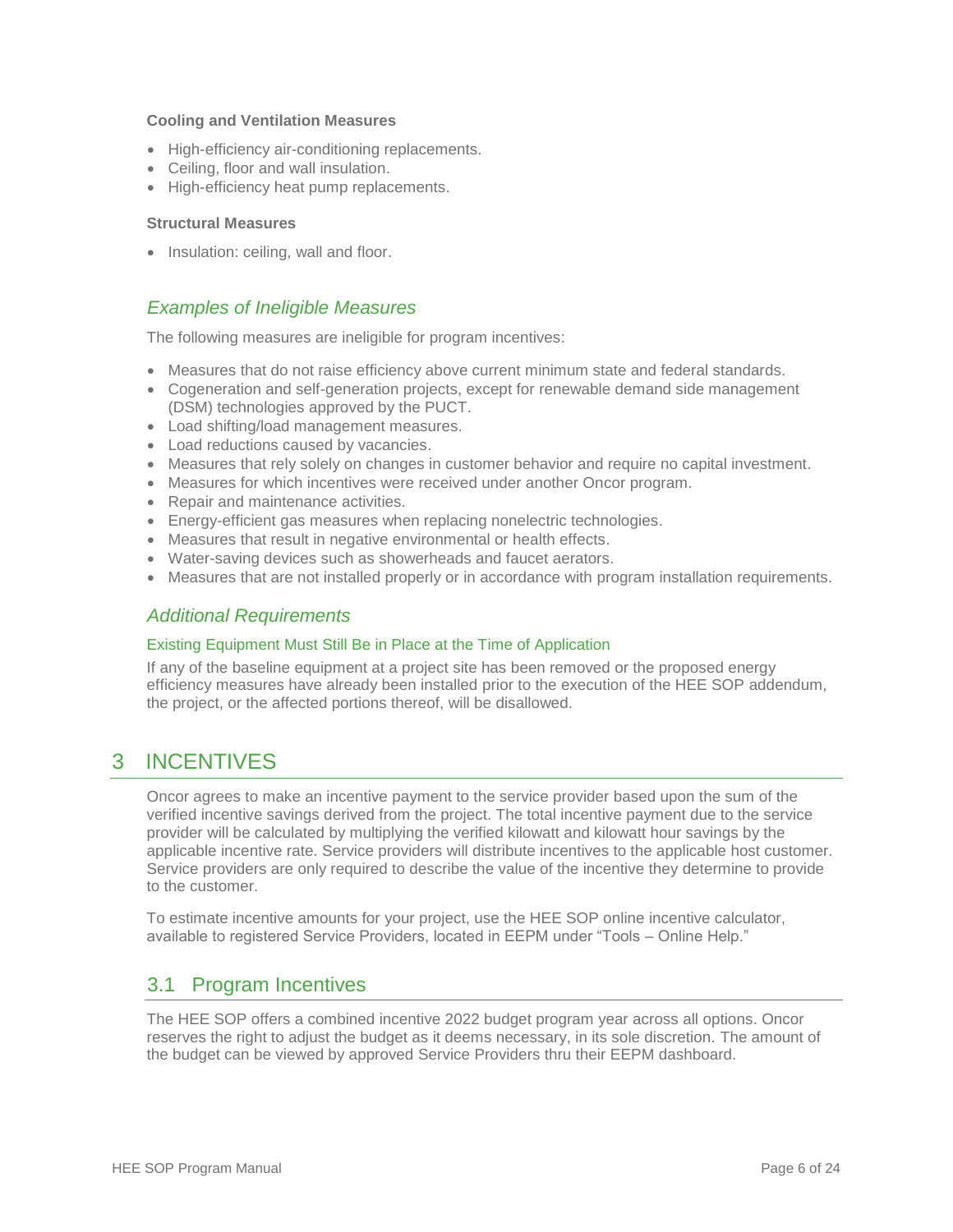Project applications (production reports) will be accepted until midnight November 22, 2022, or until all HEE SOP funding for each program option has been exhausted. The status of available funding is available at any time by logging on to EEPM thru your registered service provider account.

#### **Geographic Multiplier**

In order to promote energy efficiency activities in all areas of the service area, there will be an additional 110% geographic payment adjustment for all measures completed at sites outside the five-county Metroplex area. The Metroplex area includes Dallas, Tarrant, Rockwall, Denton, Ellis, Johnson and Collin counties.

## <span id="page-6-0"></span>*Reserve Option Incentives*

#### **Allotment Tiers**

Service providers participating in the Reserve Option will receive a specified price per kilowatt and kilowatt hour of savings. This standard offer price is the same for all service providers in the Reserve Option. Terms are outlined in the HEE SOP addendum for each service provider.

Each approved service provider can be allotted one of three tier levels of reserved funding, with a reserve up to \$5,000, \$15,000, \$30,000 or \$50,000 for the given production period. Oncor can adjust these allocations based on past Provider performance. Tiers are allocated according to criteria that include:

- Prior year project volume.
- Prior year cumulative failure rate (CFR).
- Years of program participation.
- Post-inspection results.

New companies and returning service providers that experienced high failures may be offered a lower funding tier than the previous year, and can be required to schedule a site visit with an inspector to observe the service provider's work. If the service providers fail to prove their work knowledge and installation of measures during the on-site observation, they will not be allowed to participate in the program. If the service provider passes the on-site observation, the service provider will be subject to additional random post-testing. Any post-testing failures will result in the service provider's immediate termination from the program.

If a service provider successfully expends their entire allotment, they may request additional funding within their tier. To be considered for additional funding, a service provider must have:

- A CFR of 10% or lower.
- No unresolved customer complaints.

Any additional funding will be required to be used by or before November 23, 2022.

## <span id="page-6-1"></span>*HVAC Incentives*

Service providers participating in the HVAC Option will receive a specified price per kilowatt and kilowatt hour of savings. This standard offer price is the same for all service providers within the HVAC Option. Terms are outlined in the HEE SOP addendum for each service provider.

#### Reserve Option and HVAC Option Funding Allocation and Performance Milestones

Reserve and HVAC Options provide a specific allocation of funding for each service provider. Once a service provider has been approved to participate in one of these Options, they will be expected to meet monthly performance milestones as presented in the following table as examples: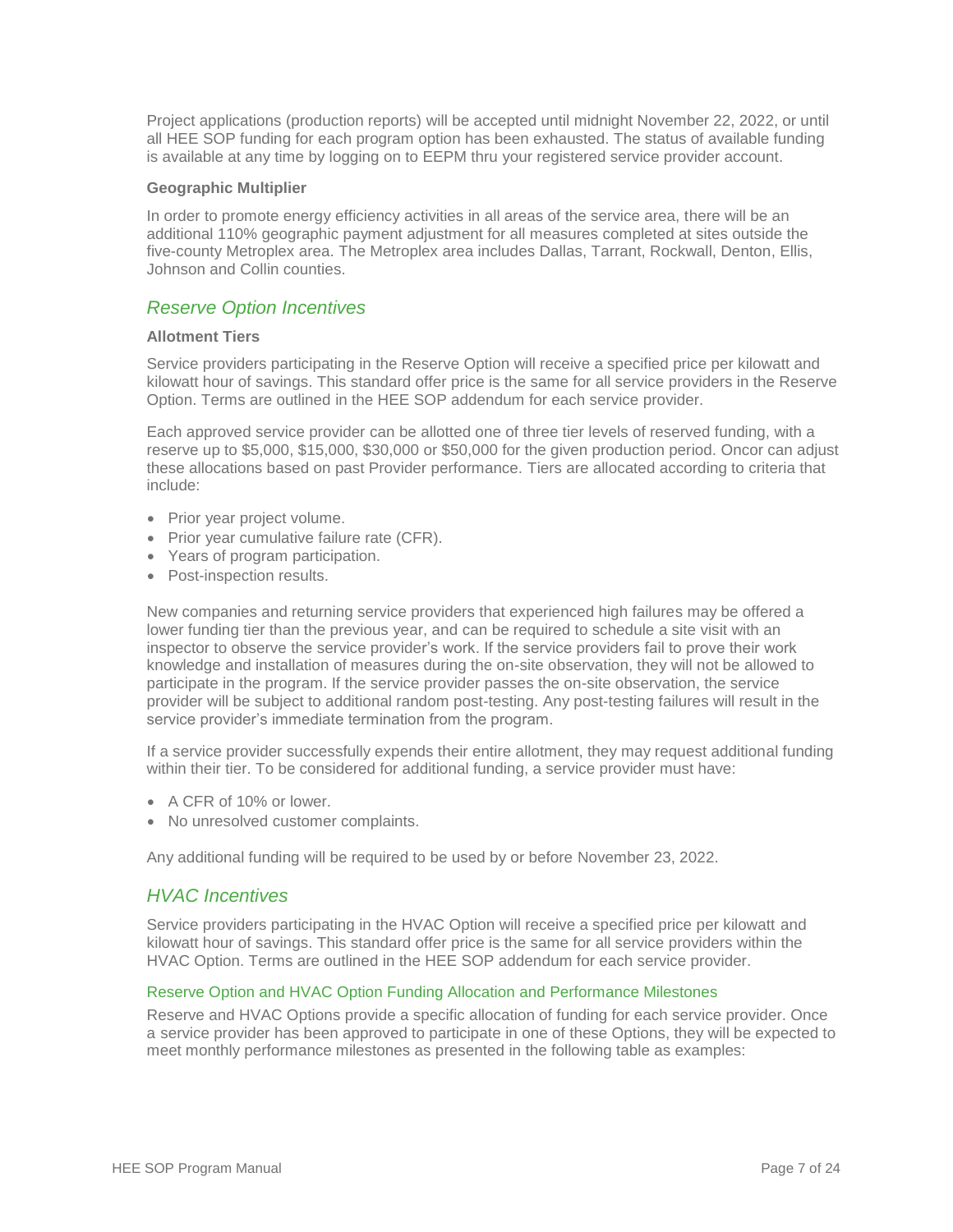|           |                                                                                                                                                                                                                           | <b>Reserve Option</b><br>Weekly PR Cap \$15,000 |          |                                                                                                                                                                    | <b>HVAC</b><br>Weekly PR Cap \$40,000 |          |          |
|-----------|---------------------------------------------------------------------------------------------------------------------------------------------------------------------------------------------------------------------------|-------------------------------------------------|----------|--------------------------------------------------------------------------------------------------------------------------------------------------------------------|---------------------------------------|----------|----------|
|           | <b>Milestones</b>                                                                                                                                                                                                         | \$5,000                                         | \$15,000 | \$30,000                                                                                                                                                           | \$15,000                              | \$30,000 | \$50,000 |
|           | <b>All milestones</b>                                                                                                                                                                                                     | 90%                                             | 90%      | 90%                                                                                                                                                                | 90%                                   | 90%      | 90%      |
| ٠         |                                                                                                                                                                                                                           |                                                 |          | Initial tier allocations are determined by historical PR volume.                                                                                                   |                                       |          |          |
| ٠         |                                                                                                                                                                                                                           |                                                 |          | Each SP meeting their milestone can receive their tier allocation amount at the<br>beginning of each month (if funding is available and SP's CFR is less than 10%) |                                       |          |          |
| $\bullet$ |                                                                                                                                                                                                                           |                                                 |          | Any SP not meeting their 90% milestone will lose their remaining funding and moved.                                                                                |                                       |          |          |
| ٠         |                                                                                                                                                                                                                           |                                                 |          | If the SP wants to continue in the program they can be put in the lower tier.                                                                                      |                                       |          |          |
| ٠         | If SP misses their milestone in the lowest level of allocation, they can continue<br>participation in the program at the Program Manager's discretion, as long as funding is<br>available and their CFR is less than 10%. |                                                 |          |                                                                                                                                                                    |                                       |          |          |
| ٠         | SPs can request additional funding (via email) between milestones if funding is<br>available and CFR is less than 10% once they have submitted 710% of their tier<br>allocation.                                          |                                                 |          |                                                                                                                                                                    |                                       |          |          |
|           | SPs exceeding their allocation for two consecutive months can be eligible to move to<br>the next higher level of allocation if their CFR is less than 10% and funding is available<br>at their request.                   |                                                 |          |                                                                                                                                                                    |                                       |          |          |
|           | New SPs can start in lowest tier.                                                                                                                                                                                         |                                                 |          |                                                                                                                                                                    |                                       |          |          |
| ۰         | When overall funding cannot support the monthly allocation, each SP will receive either<br>10%, 20% or 30% of the remaining funding based on their allocation level based on<br>their email request.                      |                                                 |          |                                                                                                                                                                    |                                       |          |          |

All Program funding and allocations are subject to Program Manager discretion. The above chart is what can be available depending on total program budget available and the notification by the Provider to the Program Manager. *It is the responsibility of each Provider to monitor the option budget thru EEPM. Program Manager is not responsible for notifying the Provider of their remaining budget available or the amount remaining in the program budget.*

## <span id="page-7-0"></span>*Multifamily HVAC Incentives*

Incentive funding is made available on a per-project basis. Providers use a bid response spreadsheet to enter project and company information, proposed HVAC unit information and requested incentive amounts. The spreadsheet will calculate and display the proposed project's cost-effectiveness score. Bidders may use this feature to optimize their proposals to achieve higher cost-effectiveness scores. Proposals with a bid score of less than 1.0 will not be considered.

In addition to cost-effectiveness, Oncor may identify other criteria for project selection such as, but not limited to, geographical location, timeline, previous participation record and other project-related information to help determine final proposal awards. Please contact the Program Manager for additional information.

# <span id="page-7-1"></span>3.2 Incentive Limits

## <span id="page-7-2"></span>*Service Provider Incentive Limits*

Total annual combined incentive payments per service provider, inclusive of its affiliates, are limited to 20% of the total available budget for each option.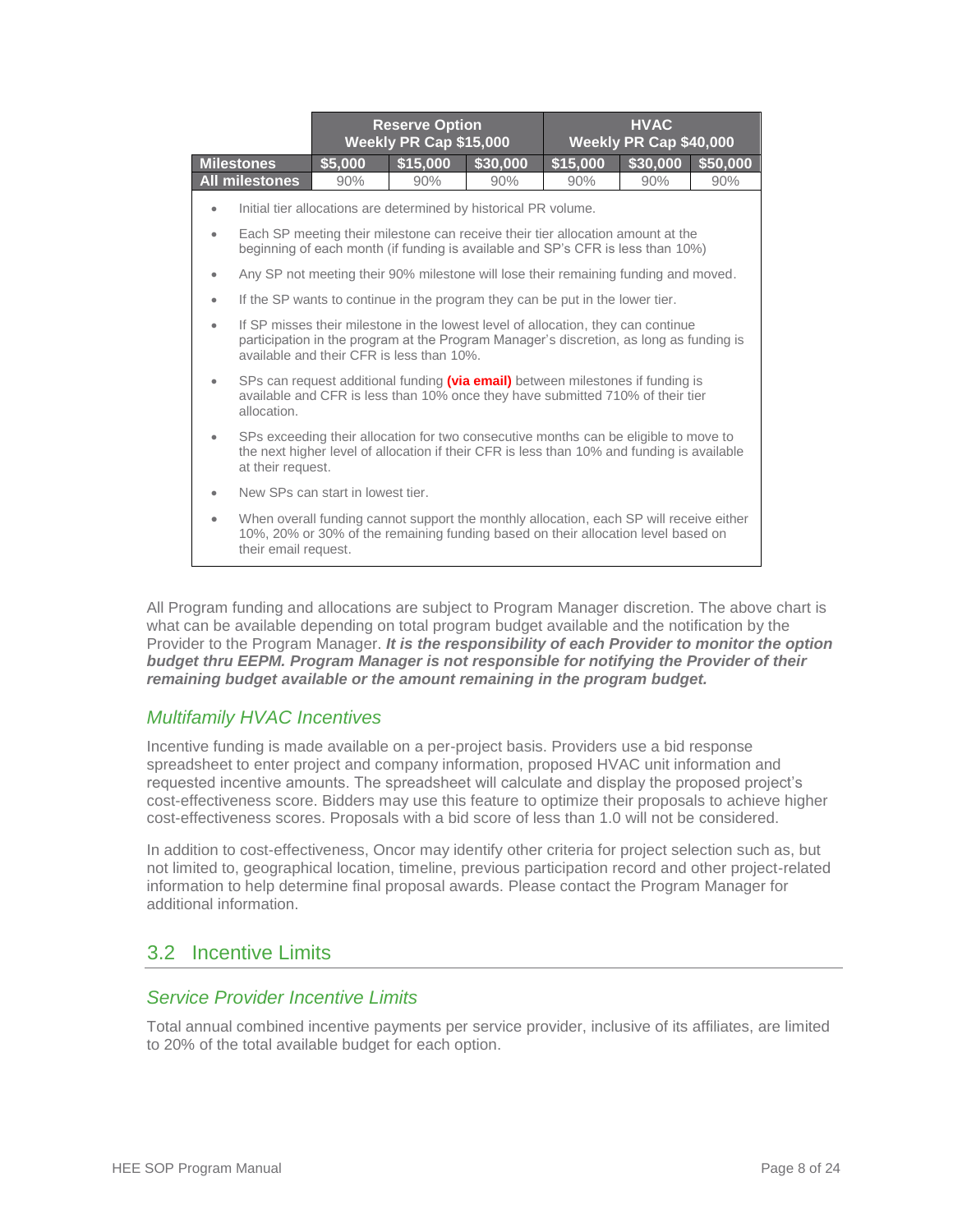## <span id="page-8-0"></span>*Per-Project Incentive Limits*

Individual HVAC system replacement incentives are capped at \$2,800. Weekly production reports are also limited to between \$500 and \$15,000 (Reserve Option) or \$40,000 (HVAC Option).

# <span id="page-8-1"></span>3.3 Incentive Payments

For approved measures with deemed savings, Oncor will pay the service provider the incentive payment within 45 days after the date Oncor approves the applicable production report.

Notwithstanding anything to the contrary, Oncor will only make incentive payments to the extent that funding remains available in the applicable HEE SOP option budget at the time the associated production report is received by Oncor.

# <span id="page-8-2"></span>3.4 Adjustments to Incentives Following Post-Inspections

After on-site inspections are completed, projects will be evaluated on a measure-by-measure basis to calculate any failure(s) adjustment for energy and demand savings and incentives.

In the event the service provider disagrees with the payment adjustment, the service provider may request that all information be reviewed again after additional information is provided by the SP. However, final payment adjustments will be in the sole discretion of Oncor. It is the responsibility of each Provider to provide any photos/documentation needed for Oncor to review per the emails that each Provider receives within in the published timeline as inspection failures are reported.

# <span id="page-8-4"></span><span id="page-8-3"></span>4 PROGRAM OPTIONS

## 4.1 Reserve Option

The Reserve Option offers participating service providers a reserved annual allocation of incentive funding, which they can use to complete energy efficiency projects in single-family dwellings. Service providers commit to monthly production levels and may be able to increase their funding tier level with high performance.

## <span id="page-8-5"></span>*Project Life Cycle*

Service providers may submit project applications only after applying to the program and executing an HEE SOP addendum. See Section 5, "How to Participate," for more information on joining the program as a service provider.

Reserve Option documentation generally consists of a post-installation production report and supplemental documentation. It is the sole responsibility of the SP to ensure that Oncor receives all required project application materials by close of business on the applicable due date.

#### **Production Period**

During the project implementation period (the "production period"), the service provider performs marketing, sales and installation activities, reporting progress on a regular basis to Oncor. Throughout the production period, the service provider may submit applications for Reserve Option incentives via EEPM. Work submitted for incentive payment must be completed only during the program production period.

Most Reserve Option projects do not require program preapproval prior to installation. However, preapproval is required for wall insulation and floor insulation. Contact your program manager prior to beginning these projects.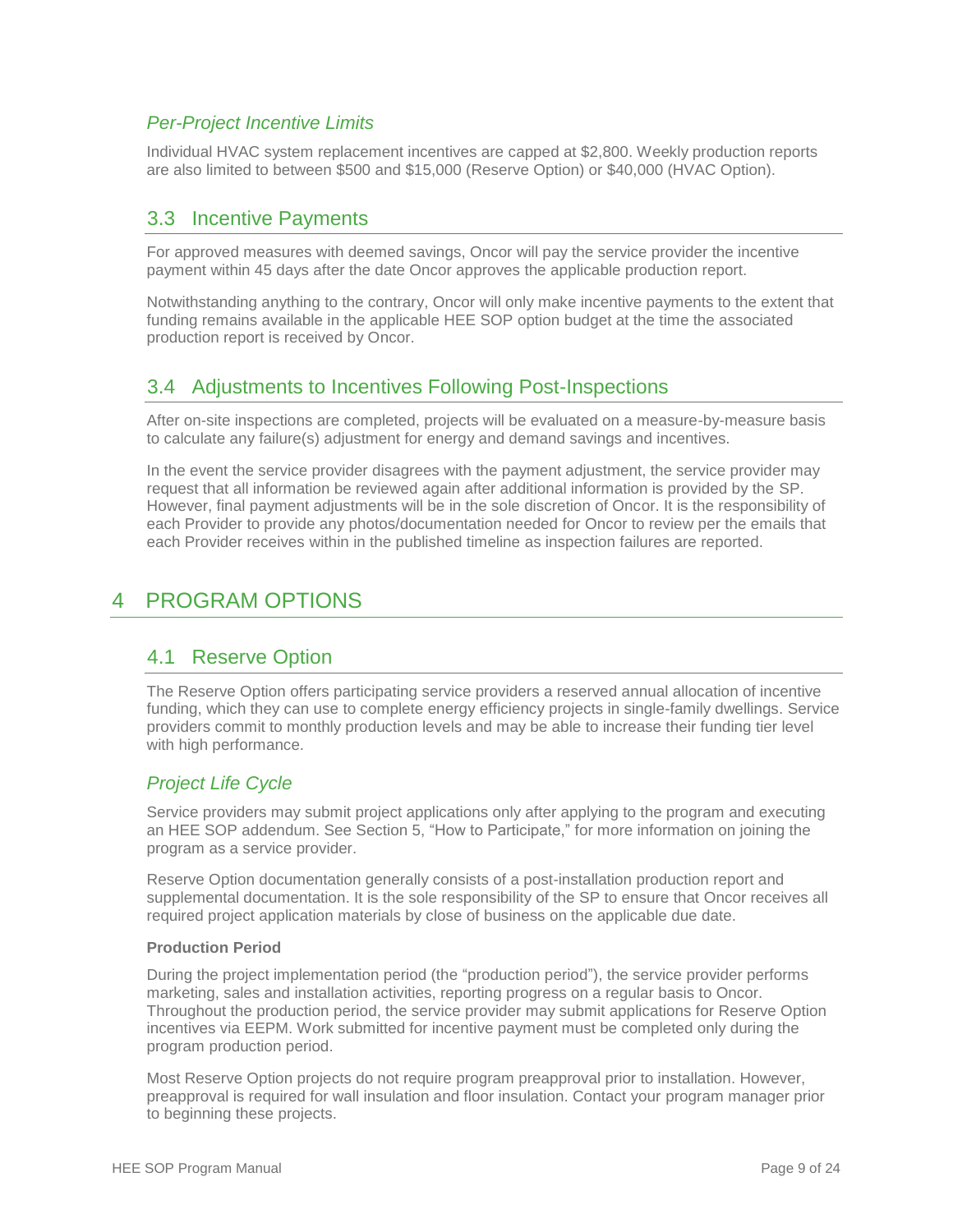#### **Final Documentation for Reserve Project Options**

#### *Production Report*

The primary reporting instrument during the production period is the production report, which serves as an invoice for HEE SOP incentives.

For each installation, the service provider will enter a project into EEPM, providing data, including host customer information, location, account, meter and ESIID, as well as installed measures and associated energy and demand savings and incentive amounts.

Once all data has been entered and reviewed, submit this data to Oncor in the form of an electronic production report generated from the data entered. Incentive amounts are calculated according to functions embedded in EEPM and may not be modified by service providers.

#### *Accompanying Documentation*

Production report forms are accompanied by a host customer agreement (HCA). This document must be completed electronically on official Oncor production report forms. Upload the signed HCA and production report summary in EEPM under the "Attachments" tab for each submitted production report.

The HCA includes permission for Oncor to inspect installations onsite, which may be required before incentive payments are approved. The HCA must be signed by the head of the household or a person listed as the tenant who is over 18 years old, and a copy of the completed HCA must be left with the host customer.

# <span id="page-9-0"></span>4.2 HVAC Option

The HVAC Option offers service providers a reserved annual allocation of incentive funding for qualified HVAC measures installed in single-family residential dwellings only. SPs providing measures other than HVAC equipment should consider participation in the Reserve Option.

## <span id="page-9-1"></span>*Project Life Cycle*

Service providers may submit project applications only after applying to the program and executing the HEE SOP addendum. See Section 5, "How to Participate," for more information on joining the program as a service provider.

Below is an outline of the HVAC Option application process from start to finish. Review this section carefully as they apply to all HEE SOP offer types. It is the sole responsibility of the applicant to ensure that Oncor receives all required project application materials by close of business on the applicable due date.

#### Production Period

During the project implementation period (the "production period"), the service provider performs marketing, sales and installation activities, reporting progress on a regular basis to Oncor. Throughout the production period, the service provider may submit applications for HVAC Option incentives via oncoreepm.com. Work submitted for incentive payment must be completed only during the program production period.

#### Final Documentation for HVAC Option Projects

HVAC Option documentation generally consists of a post-installation production report, electronically signed HCA, AHRI certificate and supplemental photos as required.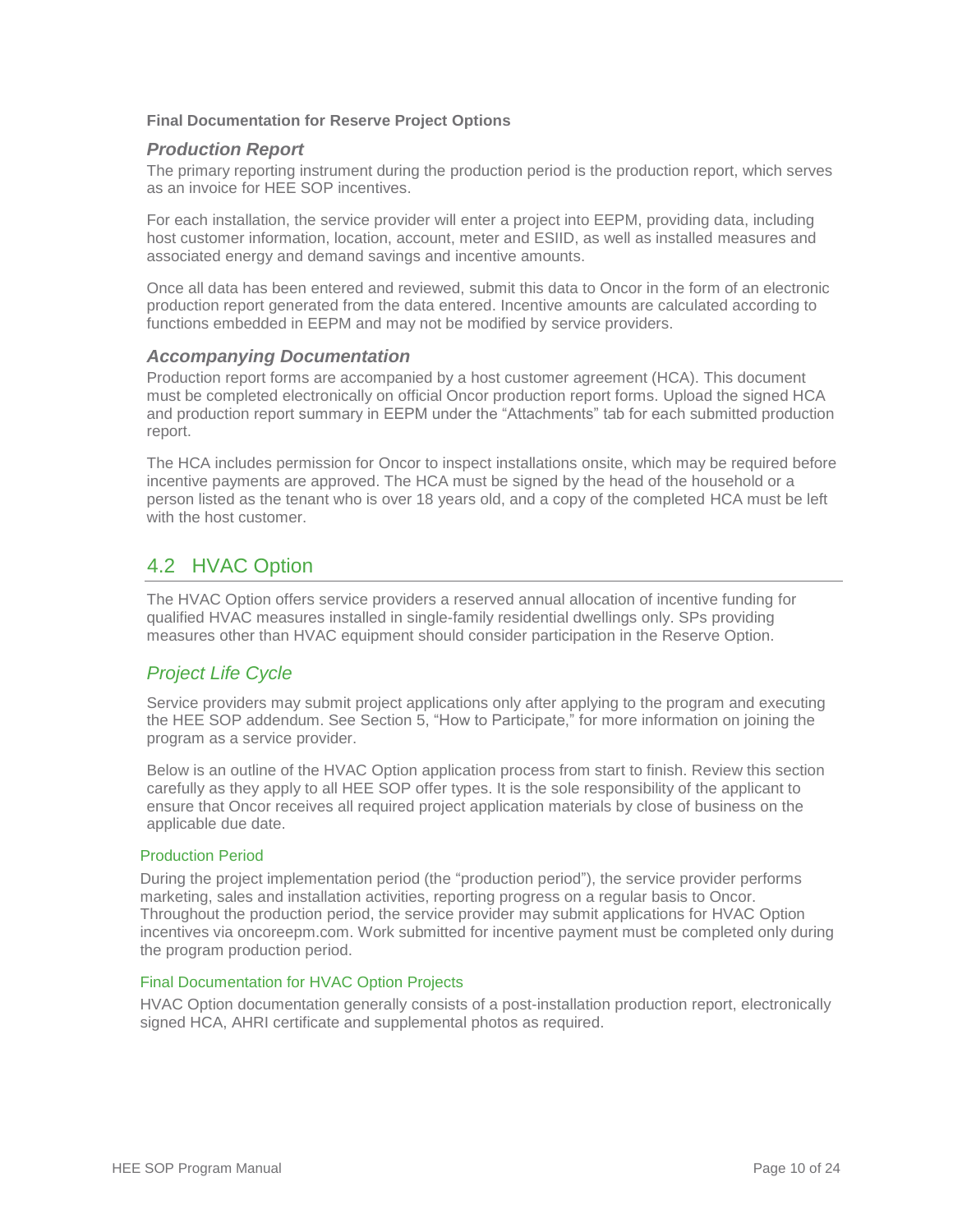#### *Production Report*

The primary reporting instrument during the production period is the production report, which serves as an invoice for HEE SOP incentives. For each installation, the service provider will enter a project into EEPM, providing data, including host customer information, location, account, meter and ESIID, as well as installed measures and associated energy and demand savings and incentive amounts.

Once all data has been entered and reviewed, submit this data to Oncor in the form of an electronic production report, generated from the data entered. Incentive amounts are calculated according to functions embedded in EEPM and may not be modified by service providers. The production report will be forwarded to the service provider once a project application has been approved.

Only one entry will be allowed when entering customer information and measure data on the open production report in EEPM.

#### *Accompanying Documentation*

Production report forms are accompanied by the electronically signed HCA, AHRI certificate and supplemental photos as required. These documents must be completed electronically Oncor production report forms. Upload the signed HCA and production report summary in EEPM under the "Attachments" tab for each submitted production report.

#### *Weekly Production Report Submission Timelines*

Production reports may be provided to Oncor on a weekly basis. Only one production report may be submitted per calendar week, which begins at 12:01 a.m. CT each Monday morning and ends at 11:59 p.m. CT each Sunday night.

# <span id="page-10-0"></span>4.3 Multifamily HVAC Option

The Multifamily HVAC Project Option allows service providers to propose custom incentives for HVAC projects in multifamily dwellings that will result in cost-effective energy savings and demand reduction. For example, a service provider may propose to replace all in-unit HVAC equipment within an entire apartment building. Service providers obtain Multifamily HVAC Option incentives via a request for proposals (RFP) process that awards funding based on the cost-effectiveness of their proposed projects.

For more information on how to participate in the Multifamily HVAC Option, contact the HEE SOP program manager.

# <span id="page-10-2"></span><span id="page-10-1"></span>5 HOW TO PARTICIPATE

## 5.1 Service Provider Eligibility and Requirements

## <span id="page-10-3"></span>*Eligibility by Program Option*

All first-time service providers may apply to participate in the Reserve Option or HVAC Option. Multifamily HVAC incentives are awarded on a project-by-project basis.

## <span id="page-10-4"></span>*Registering as a Service Provider*

To participate in the HEE SOP as a service provider, each contractor must:

- Register in EEPM, and
- Enter into the umbrella contract.

For each option you select to participate in, you must also: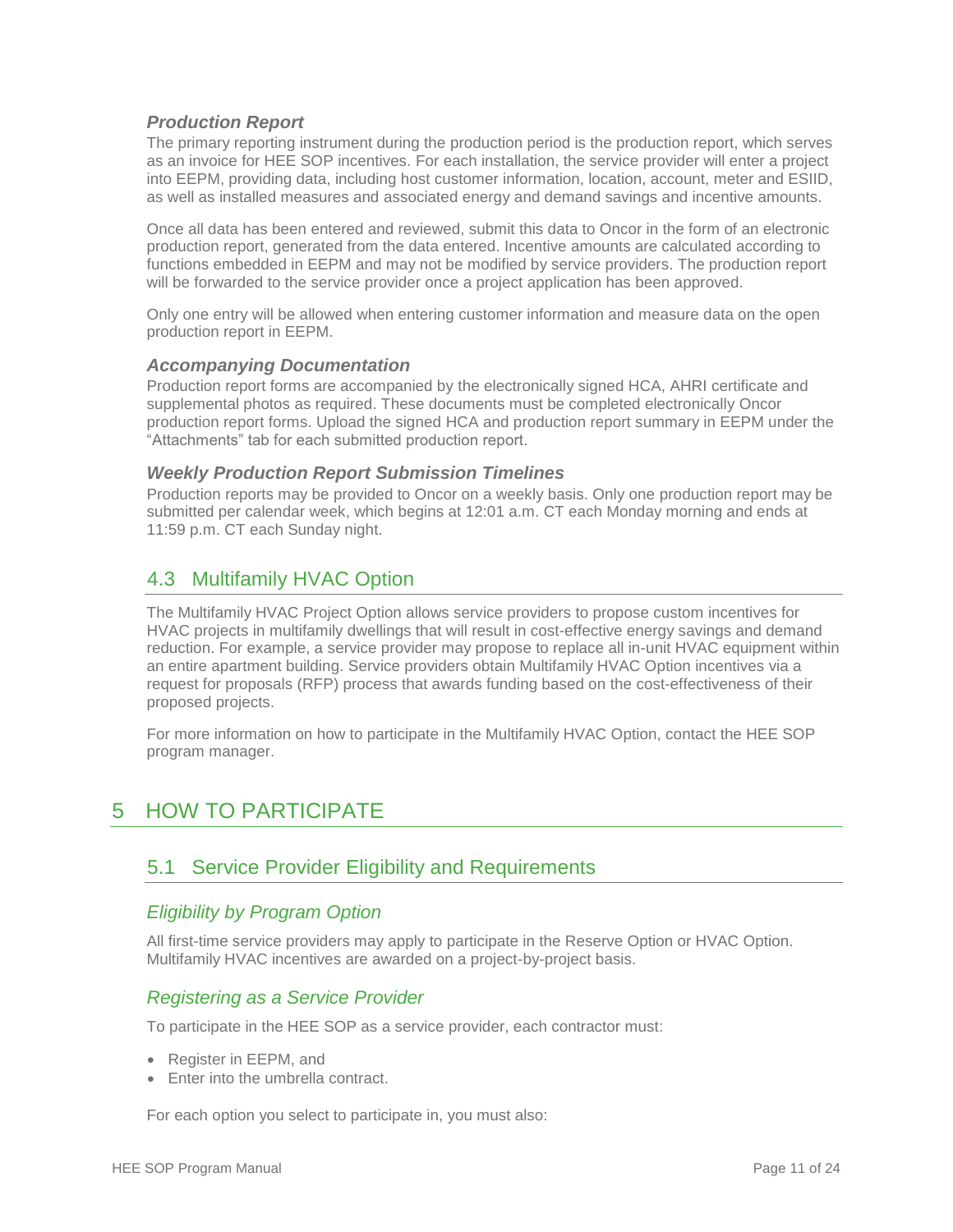- Apply to and be accepted to participate in selected HEE SOP project options.
- Execute the HEE SOP addendum with Oncor to participate in the program.

#### **Join EEPM and Sign Umbrella Contract**

First-time service providers must first create an account within EEPM to be eligible to participate in the HEE SOP. Service providers must complete the profile level information in EEPM and sign the umbrella contract required to register in EEPM. These activities enable service providers to access the program application but do not guarantee acceptance into the program or any individual options.

#### **Request Association with the Home Energy Efficiency Standard Offer Program**

Once registered within EEPM, the service provider will then need to contact the EEPM help desk at 866.258.1874 to associate with the HEE SOP. Once association has been completed, the service provider will log into EEPM to view the HEE SOP option.

#### **Complete the Home Energy Efficiency Standard Offer Program Addendum**

The service provider will then complete the program addendum in EEPM and upload the executed document under the "Attachments" tab. Oncor will not entertain proposed modifications to this document unless unique circumstances merit and require revision, at the sole discretion of Oncor.

Service providers that participated in previous years will not be required to execute an umbrella contract or program addendum unless otherwise noted.

#### **Submit a Service Provider Program Application**

Companies wanting to participate in the 2022 HEE residential programs will be required to submit a program application in EEPM for each HEE project option in which they intend to participate.

#### Additional Required Documentation

The following supplemental information should also be provided with your HEE SOP application:

#### *Proof of Insurance*

Service providers must provide a copy of their required insurance Association for Cooperative Operations Research and Development (ACORD) certificate to demonstrate they meet the required minimum insurance levels to participate in the program. **ALL insurance ACORD certificates should be emailed to eepminsurance@oncor.com by the insurance agent.**

#### Service Provider Application Revisions

Applications that have been reviewed by an Oncor program manager may be revised by a service provider no more than ONE TIME for corrections or supplemental information. If an application is submitted in error and the Oncor program manager is notified prior to their review, it may be revised by the service provider without penalty.

## <span id="page-11-0"></span>*Service Provider Selection Criteria*

Oncor requires applicants to demonstrate their financial, technical and managerial qualifications as part of the application process to help ensure that the proposed projects will be successful in delivering the estimated energy savings and the applicant is committed to fulfilling program objectives and is competent to complete the proposed project.

Oncor will review each application using quantifiable criteria such as the previous program year CFR, production report volume, historical data, and any previous lockouts or customer complaints, with the goal of responding to each application within 10 business days of submission. Companies that fail to meet the criteria for high quality service providers will not be approved to participate in the 2022 HEE SOP.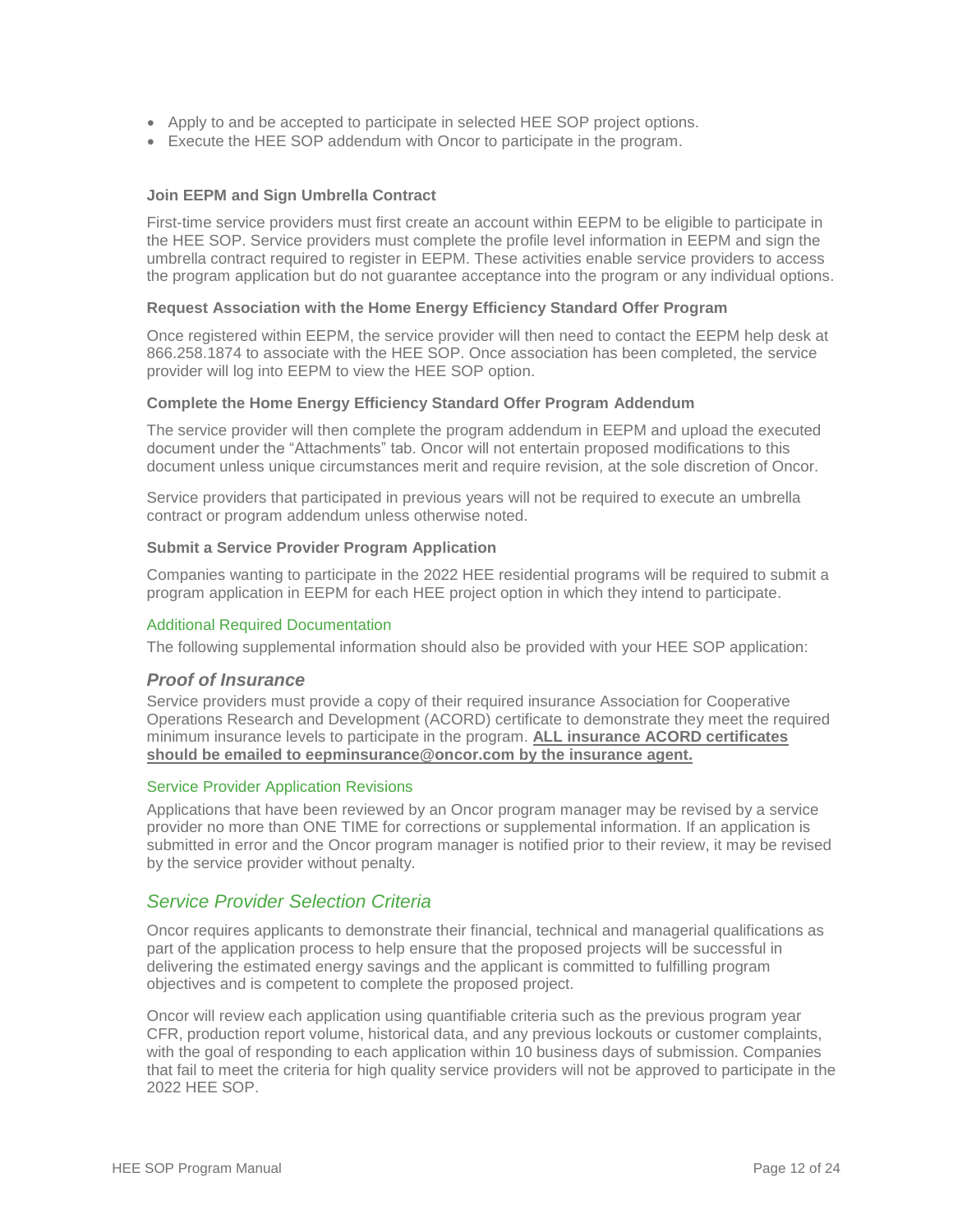New companies and returning service providers that have experienced high failure rates and/or posttesting issues will have the opportunity to apply for the Reserve Option or HVAC Option.

Oncor may, in its sole discretion, refuse to allow a service provider to participate in the HEE SOP for any reason, including prior program participation or participation in other programs.

#### Service Provider Interview Option

Interviews can be required for first time applicants or at the request and discretion of Oncor. Service providers that meet the minimum application criteria can be contacted to schedule an interview. The interview will be used to verify application information and gain insight into the service provider's company, business models, management and technical expertise. During the interview, service providers are expected to prepare a short presentation and address follow up questions.

The presentation should include the minimum following content:

- The company's management structure.
- The business model that is used by the company.
- The marketing plan that will be used by the service provider.

# <span id="page-12-0"></span>6 GENERAL PROJECT AND APPLICATION GUIDELINES

In addition to the application processes described within each project option section, the following general application guidelines apply to all HEE SOP projects.

# <span id="page-12-1"></span>6.1 Customer Copies and Leave-Behind Materials

#### **Customer Agreements**

A copy of the completed HCA must be left with each host customer. This can be accomplished by emailing a copy or printing a hard copy for these documents. The HCA may not be altered except for incorporation within a service provider letterhead with preapproval.

#### **Customer Disclosure Notice Forms**

Customers must receive a hard copy of the Customer Disclosure Notice Form. A sample of this document is available on the "Resources" page in EEPM.

#### **Oncor Energy Efficiency Tips Brochure**

Customers must receive a hard copy of this brochure. Brochures can be ordered online in quantities of 250 for \$25 per order.

## <span id="page-12-2"></span>6.2 Application Copies

All copies of applications, including supplemental documentation as required by each project option, must be uploaded in EEPM as required.

It is the sole responsibility of the applicant to ensure that Oncor receives all required project application materials by close of business on the applicable due date.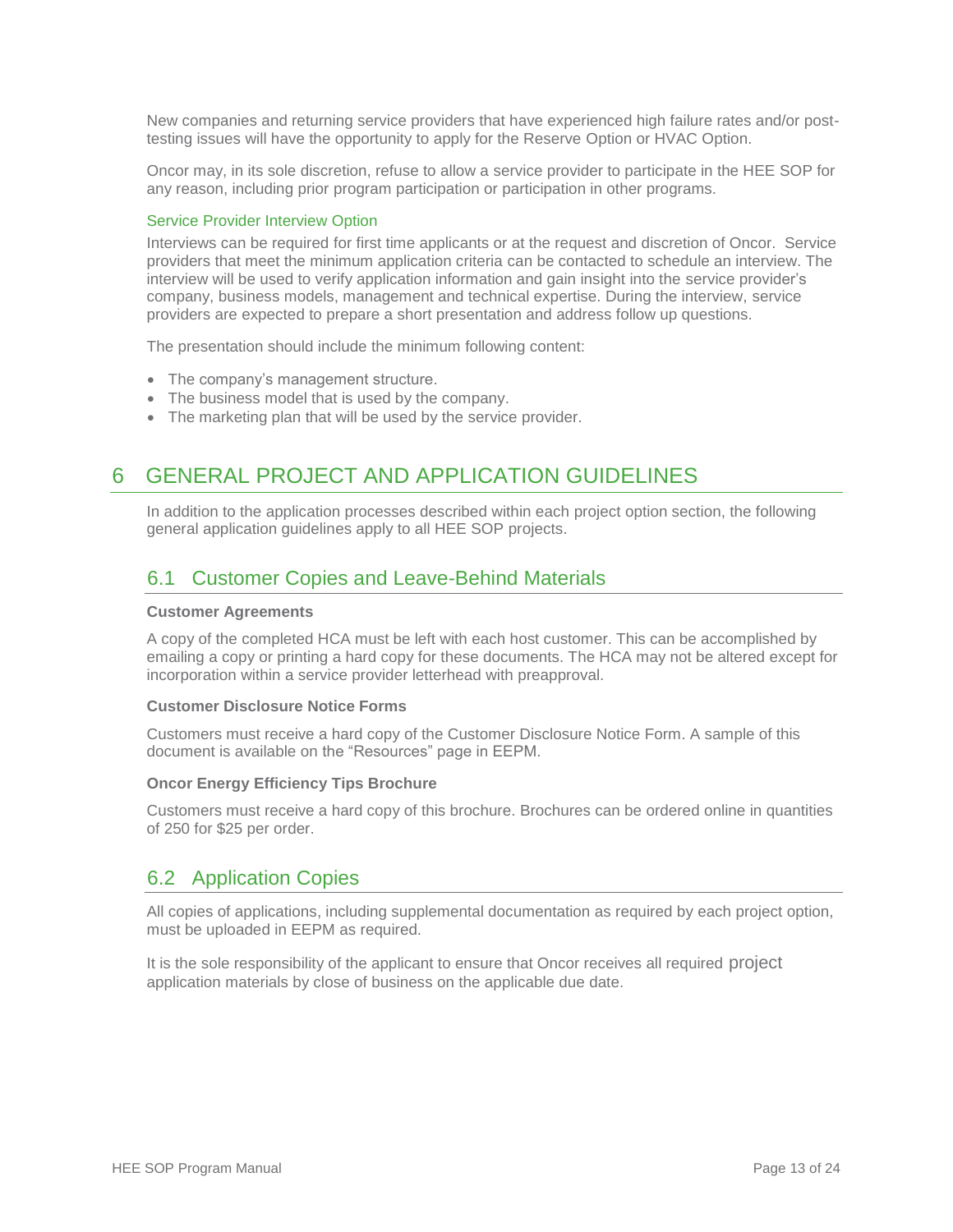# <span id="page-13-0"></span>6.3 Application Corrections

## <span id="page-13-1"></span>*Customer Account Errors*

If errors related to customer information within submitted paperwork are found by the program reviewer, the following process will be used for resolution:

- The service provider will receive an email generated from EEPM and located on the "Comment" tab listing the customer name(s) that have an error.
- The service provider will have three business days to contact the EEPM help desk to request the customer(s) be excluded.
- Once the customer(s) are excluded, the service provider will receive an EEPM generated email confirming the exclusion.
- The service provider must electronically sign a new production report summary, and resubmit the production report in EEPM within three days.

## <span id="page-13-2"></span>*Production Report Changes*

Should changes be required to a submitted production report, the service provider must contact the EEPM help desk via email or phone to submit a ticket for the requested changes. Service providers will be required to provide the reason(s) for the request.

# <span id="page-13-3"></span>6.4 Waitlisted Projects

If the program allows, projects can be waitlisted once all program funding has been reserved. As additional funding becomes available, the funds will be reserved for projects on the waitlist in the order they are submitted. Should a project be waitlisted, the service provider should not proceed with the project until notified by Oncor that funding has become available, all required paperwork has been completed and the project has passed pre-inspection if necessary.

## <span id="page-13-4"></span>6.5 Subcontracting Policies

Service providers may utilize subcontractors for Reserve, HVAC and Multifamily Options. In addition, service providers participating in any HEE Option may subcontract to a Multifamily HVAC Option service provider.

## <span id="page-13-5"></span>*NO ONCOR EMPLOYEE INVOLVEMENT WITH SERVICE PROVIDER*

Service Providers must report to the Program Manager any known relationships it has with Oncor employees. No Oncor employee or family member of an Oncor employee may hold 10% or more of the voting ownership interests, either direct or indirect, in any Service Provider's company that participates in the Program. In addition, no Service Provider may employ as an executive officer or other policy-making employee, or retain as an independent contractor or consultant, any Oncor employee involved in decision making with respect to the Program.

# <span id="page-13-7"></span><span id="page-13-6"></span>7 PROJECT APPROVAL

## 7.1 Project Evaluation Criteria

Oncor may reject a project application for any reason in its sole discretion and is not required to supply any explanation for such rejection. Reasons for rejection may include, but are not limited to, the following: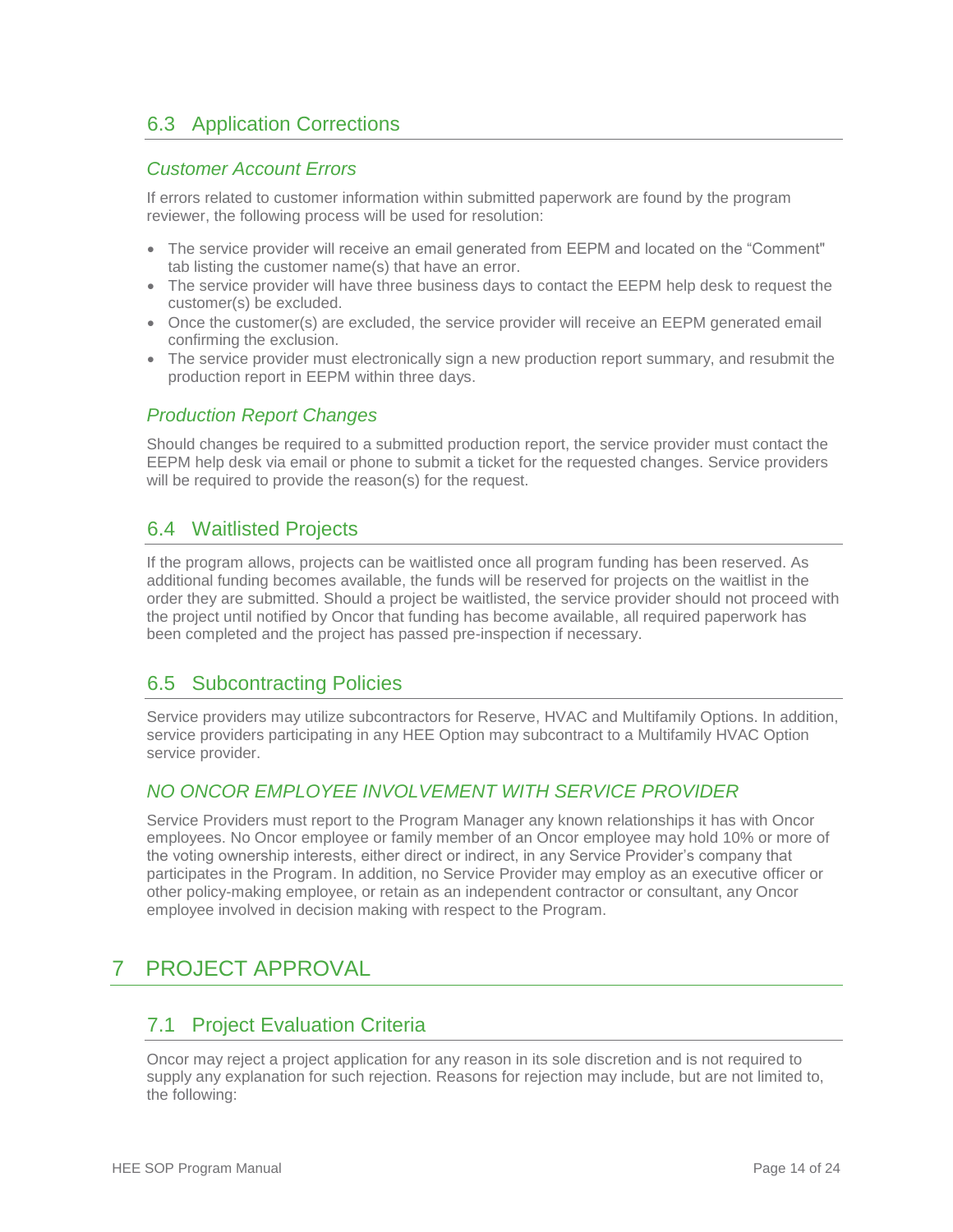- The project application is received after the budget for that option has been fully committed.
- The applicant's proposed production period cannot reasonably be expected to be completed by December 1, 2022.
- Required submittals are not received by deadlines stated in this program manual.
- The applicant fails to meet HEE SOP eligibility requirements.
- The applicant is found to have made material misrepresentations in the project application or on submitted documentation.
- The applicant fails to comply with applicable federal, state, and local laws and regulations.
- Oncor determines, based on information concerning the applicant or its affiliate(s), including any prior performance of the applicant or its affiliate(s) concerning energy efficiency programs that the applicant is unlikely to be able to successfully participate in the HEE SOP.
- Changes in laws or regulations occur that directly affect HEE SOP.
- Prior participation in the HEE SOP or low-income weatherization program resulted in a CFR of greater than 10%.
- Oncor, in its sole judgment, determines that the applicant is incapable of fulfilling the terms and conditions of the HEE SOP, the HEE SOP addendum or the umbrella contract.

Oncor may request clarification of, or additional information about, any item submitted as part of the project application. Applicants must respond to such requests within the time period specified by Oncor. If the clarification or additional information provided is not sufficiently responsive, Oncor may, in its sole discretion, request additional information or discontinue its evaluation of the submittal. Any applicant submitting an unsuccessful application may reapply for project funding by submitting another application. However, the applicant will lose its initial position in the order of submittal for budget reservation purposes, if applicable.

## <span id="page-14-0"></span>*COMPLIANCE WITH PROGRAM REQUIREMENTS*

#### SERVICE PROVIDER REQUIREMENTS

By executing the HEE SOP Program Addendum, the Service Provider warrants and represents that it is aware of and complies with all terms and conditions of the Contract Documents. The Service Provider also warrants and represents that it meets or exceeds all of the following qualifications required by Oncor for participation in the HEE SOP:

- Possesses and can demonstrate experience in implementing similar Projects.
- Can produce evidence of company existence for two years or prior participation experience in the HEE SOP.
- Can produce evidence of possession of all applicable licenses required under state law and local building codes including current TDLR HVAC license.
- Can produce evidence of possession of all building permits required by governing jurisdictions.
- Can produce the proof of insurance required as required by Oncor.

#### PROJECT REQUIREMENTS

Service Provider warrants and represents that the Project meets all applicable federal, state, and local laws and regulatory requirements, including:

- The Project will result in energy savings and peak demand savings and a reduction in energy costs for the end-use customer.
- The Project will result in consistent and predictable energy savings and peak demand savings over the expected Measure life.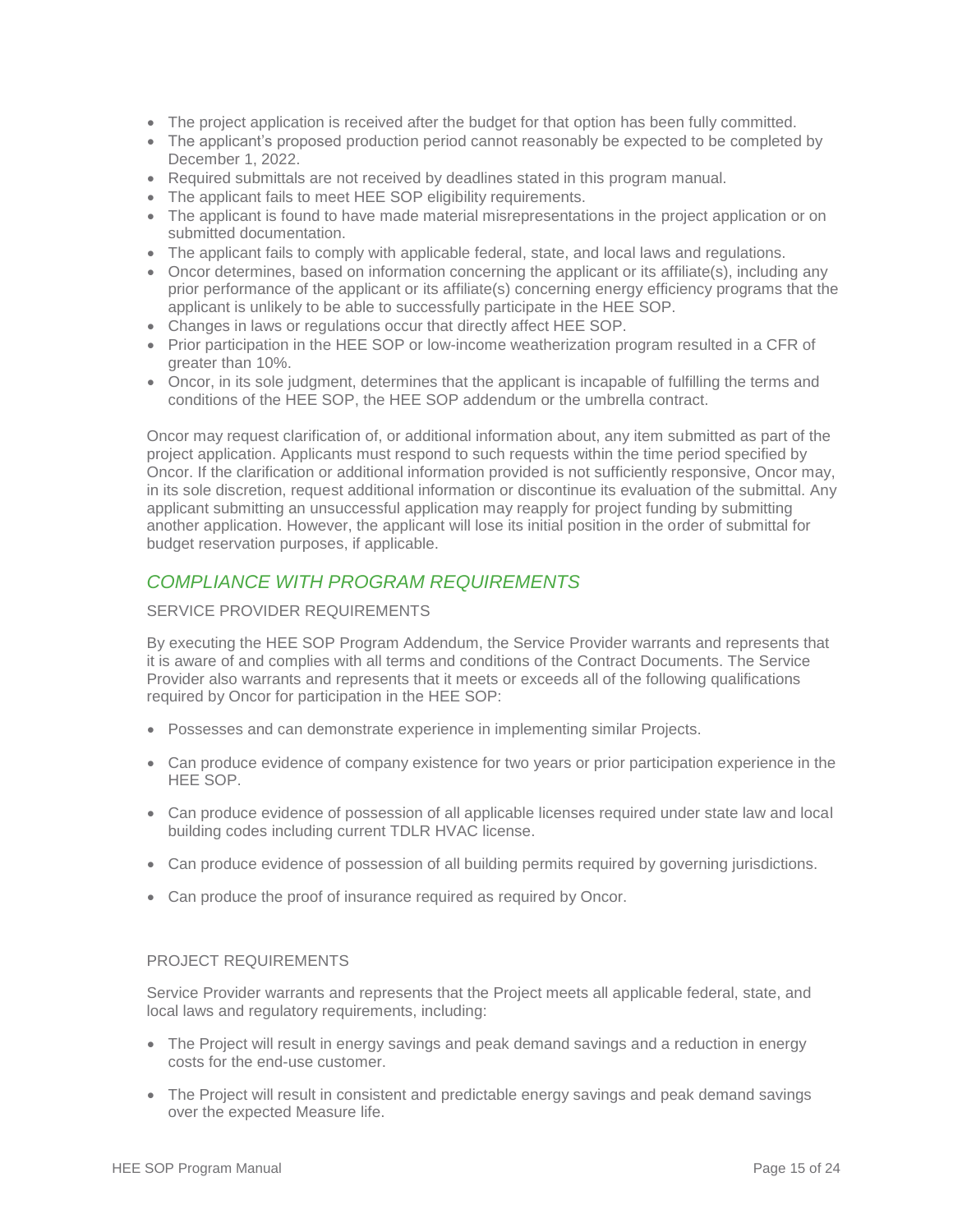- The Project Application discloses all potential adverse environmental or health effects associated with the Measures to be installed, if any.
- The Project includes appropriate and adequate measurement, verification, and reporting procedures.
- Service Provider will comply with the customer protection requirements in PUCT Substantive Rule §25.181(u) while implementing the Project.
- Measures installed pursuant to the Project would not be installed even in the absence of the Project.
- The Project does not result in negative environmental or health effects, including effects that result from improper disposal of equipment and materials.

# <span id="page-15-0"></span>7.2 Inspections

## <span id="page-15-1"></span>*Scheduling Inspections*

During the review process, Oncor or its designated agent will perform inspections of a random sample of a statistically representative number of project sites to determine if energy efficiency measures have been installed properly and perform their intended functions. The service provider may be required to be on-site during the inspection.

Should Oncor not be able to contact a host customer after three repeated attempts, the service provider will be contacted and required to schedule the inspection at a time that is convenient to Oncor and the host customer.

Service providers must make every effort to obtain an active email address and a working phone number for each site. Should a contact number not be available, then the service provider must enter its number as the host customer's number. The service provider will be required to schedule the inspection appointment for a time that is convenient for the host customer and Oncor.

## <span id="page-15-2"></span>*Inspection Criteria*

All energy efficiency measures installed in the HEE SOP must conform to or exceed the standards listed in the Texas TRM, Version 8.0. Oncor may require additional requirements to meet the inspection requirements. If energy efficiency measures installed do not meet these standards, they will not be eligible for incentives. Service providers will not be allowed to correct installation of energy efficiency measures for the purpose of receiving incentive payments unless specifically allowed to do so by Oncor, in its sole discretion.

Oncor reserves the right to reject any installed energy efficiency measure for any of the following reasons in its discretion:

- Poor workmanship.
- Service provider or host customer modification to the installed measure.
- Lack of Underwriters Laboratories (UL) listing.
- Measure not operating correctly.
- Measure or its installation poses a safety hazard.
- Measure or its installation poses an environmental hazard.
- Non-permissible access for verification for installed measures.
- Measure does not comply with local or state building codes or standards listed in the TRM.
- Measure does not comply with National Electric Code or National Electric Safety Code.
- Failure to comply with Oncor HEE SOP requirements or any applicable laws or regulations.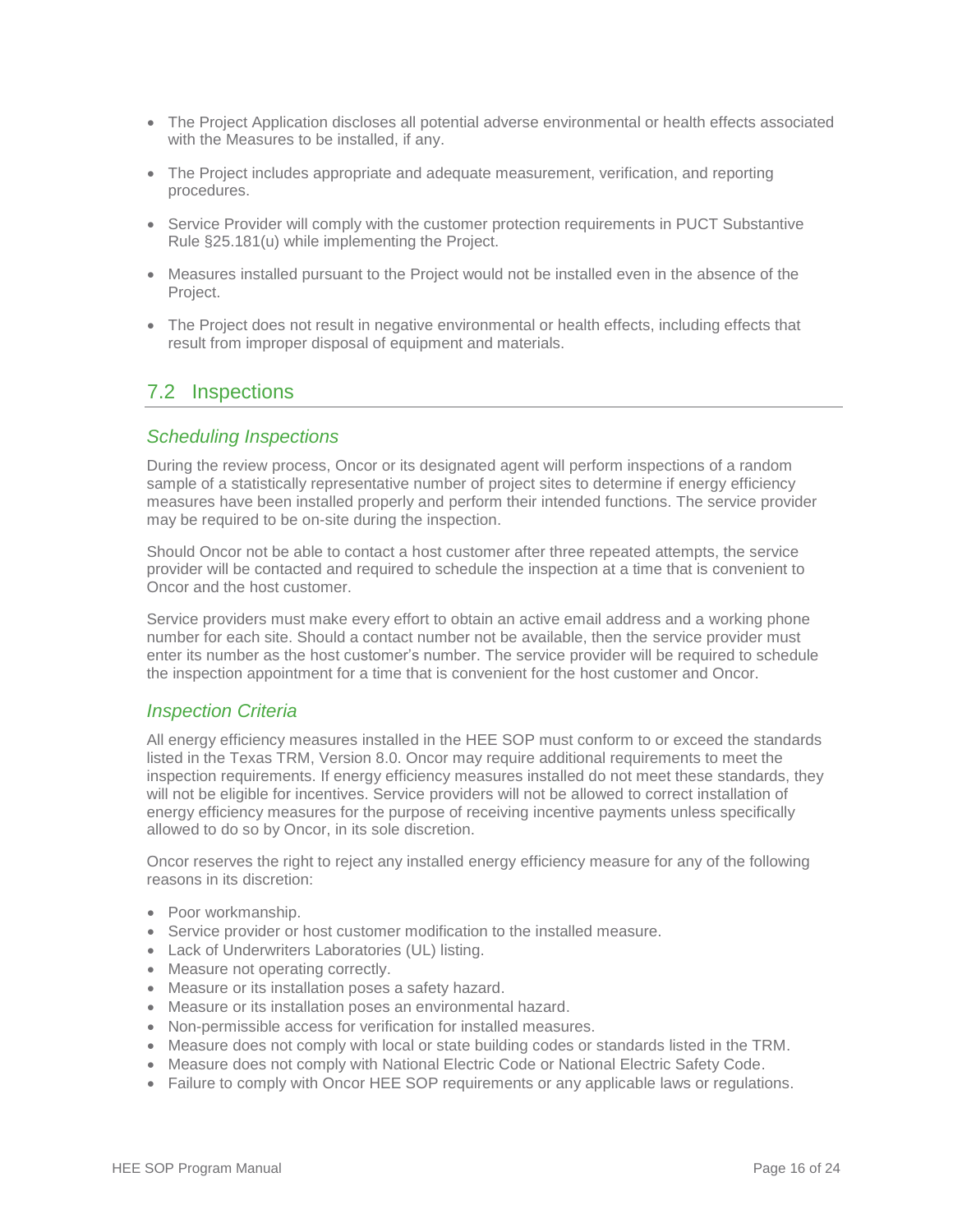# <span id="page-16-0"></span>8 IMPORTANT PROGRAM DATES AND DEADLINES

#### **Service Provider Applications**

Service providers may apply to participate in HEE SOP until July 15, 2022. In addition, qualified HVAC companies may continue to apply beyond this date. The program manager may allow new submittals outside of this deadline on a case by case review as needed by the program.

#### **Project Submission Dates**

Reserve and HVAC Options: EEPM will accept production reports for projects from February 1, 2022 at 10 a.m. CT until December 1, 2022, at 12 midnight or whenever funding is exhausted.

# <span id="page-16-1"></span>9 QUALITY CONTROL AND DISCIPLINARY PROCEDURES

Service provider performance is evaluated and monitored for quality assurance throughout the course of the program.

# <span id="page-16-2"></span>9.1 Cumulative Failure Rate

A service provider's CFR is monitored to maintain high program quality standards. Each service provider's CFR is updated after every project they complete. The CFR is calculated according to the following formula:

CFR = (Total Adjusted Incentive Dollars for Failed Inspected Measures ÷ Total Requested Incentive Dollars for Inspected Measures) x 100)

Example:

| Total Adjusted Incentive Dollars for Failed Inspected Measures  | \$500       |
|-----------------------------------------------------------------|-------------|
| <b>Total Requested Incentive Dollars for Inspected Measures</b> | \$10,000    |
| $($500 \div $10,000) \times 100$                                | $CFR = 10%$ |

## <span id="page-16-3"></span>9.2 Service Provider Lockouts

If a service provider's inspection CFR exceeds 10%, the service provider can be subject to a lockout and, as such, not allowed to submit any additional projects. Oncor may also terminate the HEE SOP addendum and any other addendums in which the service provider participates. Please refer to Section 9, "Quality Control and Disciplinary Procedures," for a list of potential actions related to failure rates.

# <span id="page-16-4"></span>9.3 Termination of Service Provider Agreements

Oncor may terminate any or all HEE SOP addenda or umbrella contracts in whole or in part, at any time, at its sole discretion, by providing written notice of termination to the service provider. The notice of termination will specify the effective date of any termination, and that the HEE SOP addendum or umbrella contract is terminated in its entirety. Termination may result from unacceptable performance, either during current or past HEE SOPs. Please review the HEE SOP addendum and umbrella contract for additional details.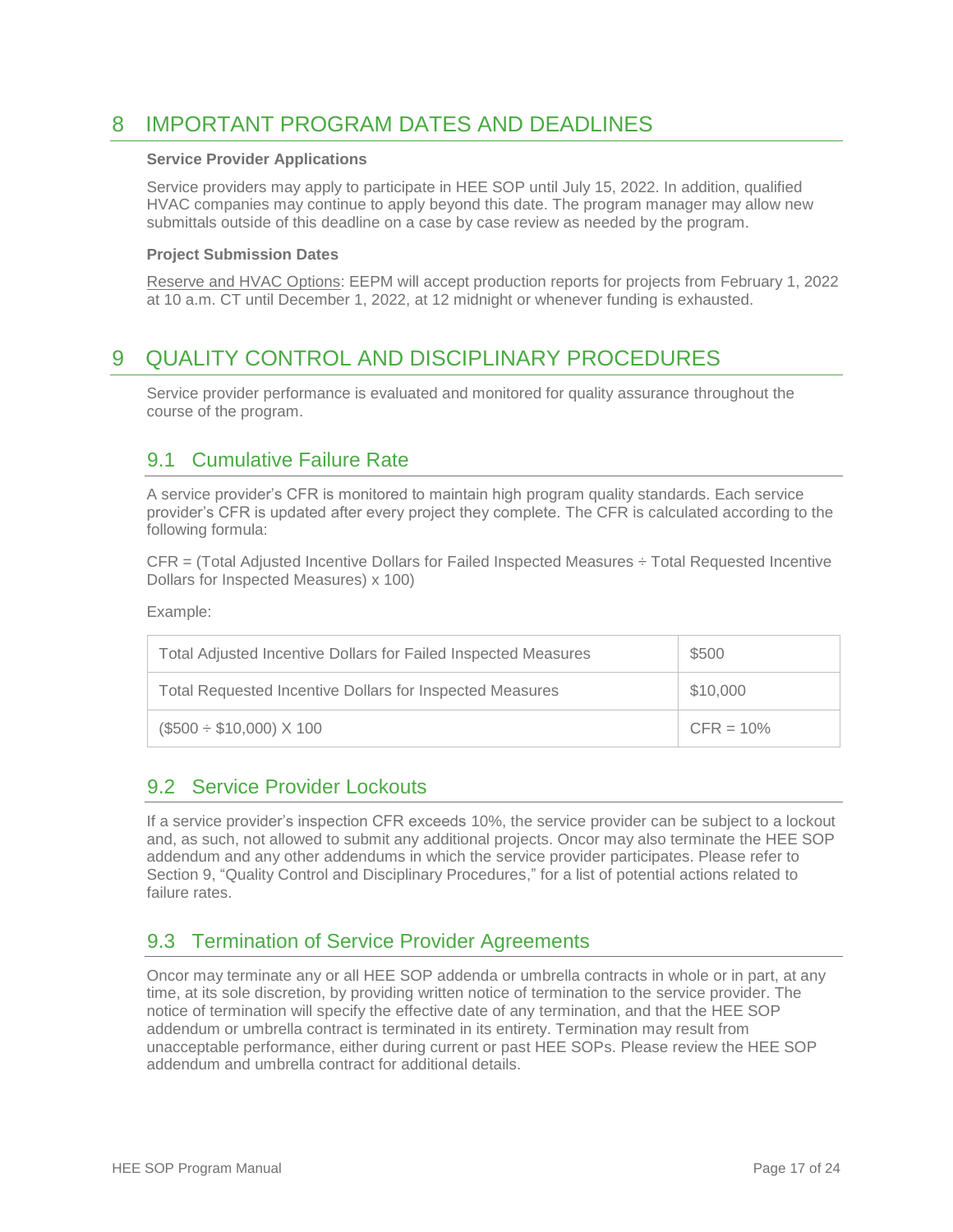Oncor may terminate based on: 1) quality of work; 2) submission of false or misleading information; 3) unapproved changes to the service provider staff; 4) negative customer feedback; 5) unethical conduct; 6) changes in service provider standings with other utilities or agencies; 7) falsification of air flow rate pretesting or post-testing; or 8) other issues identified by Oncor.

In the event that Oncor terminates an umbrella contract and program addendum, the service provider will finish any project already commenced that cannot be discontinued without breaching the HCA. Oncor will have no obligations with respect to any contractual obligations entered into between the host customer and service provider after the service provider's receipt of Oncor's notice of termination.

In the event that Oncor terminates an umbrella contract and program addendum prior to completion of a project, a customer's only liability will be to pay the service provider the unpaid balance due for that portion of the project commenced and that cannot be discontinued without breaching the HCA; notwithstanding the foregoing, however, the customer shall not be required to pay the service provider for any portion of a project that the customer determines was not completed in compliance with the terms and conditions set forth in the manual.

# <span id="page-17-0"></span>9.4 Actions for Current Year Quality Issues

The HEE SOP employs a "three strike" system for service providers with quality issues or a CFR that surpasses 10%.

The following outline explains the potential actions Oncor generally takes once a service provider reaches a cumulative failure rate of 10% or fails to follow program requirements. Oncor does not by virtue of this outline waive any of its rights under any of its agreements with any service provider including, but not limited to, the right to terminate for any or no reason.

The three-strike system phases, and examples of failures by measure type, are outlined in the tables that follow.

| <b>Examples of Failure</b>                                                                                                                                                                                                                                                                                                                            | <b>Proposed Action Taken by</b><br><b>Program Manager with Service</b><br><b>Provider</b>                                                                                                                                                                                                                                                                                                                        | <b>Time Frame of Lockout</b>                                                                                                                                                                                                                                                                                                                                                                                                                                                                             |  |  |  |
|-------------------------------------------------------------------------------------------------------------------------------------------------------------------------------------------------------------------------------------------------------------------------------------------------------------------------------------------------------|------------------------------------------------------------------------------------------------------------------------------------------------------------------------------------------------------------------------------------------------------------------------------------------------------------------------------------------------------------------------------------------------------------------|----------------------------------------------------------------------------------------------------------------------------------------------------------------------------------------------------------------------------------------------------------------------------------------------------------------------------------------------------------------------------------------------------------------------------------------------------------------------------------------------------------|--|--|--|
| <b>Strike 1: Customer Not Impacted</b>                                                                                                                                                                                                                                                                                                                |                                                                                                                                                                                                                                                                                                                                                                                                                  |                                                                                                                                                                                                                                                                                                                                                                                                                                                                                                          |  |  |  |
| • Reporting errors, including<br>paperwork errors and/or EEPM<br>system input errors.<br>• CFR reaches 10% or greater.<br>• Not meeting inspection requests<br>and/or schedule times.<br>• Use of employees/workers not<br>disclosed on the service provider<br>profile employee tab.<br>• Failures will be classified as<br>"Quality" or "Data entry | • First time offenders of a "Quality"<br>failure(s) are given one chance to<br>continue working and the next<br>Production Report (PR) should<br>have a 0% failure rate.<br>• Offenders of a "Data entry"<br>failure(s) will be given the<br>opportunity to continue working<br>until three (3) "Data entry" failures<br>OCCUL.<br>• Discuss with SP workable<br>solution to complete inspection<br>requirement. | • If next PR has any "Quality" failures<br>SP is placed in a one-month lockout<br>and SP must present action plan<br>outlining steps taken to stop failures.<br>• After completing the one-month<br>lockout period the SP will be<br>unlocked and can resume work until<br>any future PR contains a failure.<br>• SP placed in one-month lockout for<br>inability to have required inspections<br>completed.<br>• After three "Data entry" failures occur<br>SP will be placed in a one-month<br>lockout |  |  |  |
| <b>Examples of Failure</b>                                                                                                                                                                                                                                                                                                                            | <b>Proposed Action Taken by</b><br><b>Program Manager with Service</b><br><b>Provider</b>                                                                                                                                                                                                                                                                                                                        | <b>Time Frame of Lockout</b>                                                                                                                                                                                                                                                                                                                                                                                                                                                                             |  |  |  |
| <b>Strike 2: Customer Impacted</b>                                                                                                                                                                                                                                                                                                                    |                                                                                                                                                                                                                                                                                                                                                                                                                  |                                                                                                                                                                                                                                                                                                                                                                                                                                                                                                          |  |  |  |

## **Three-Strike System Phases**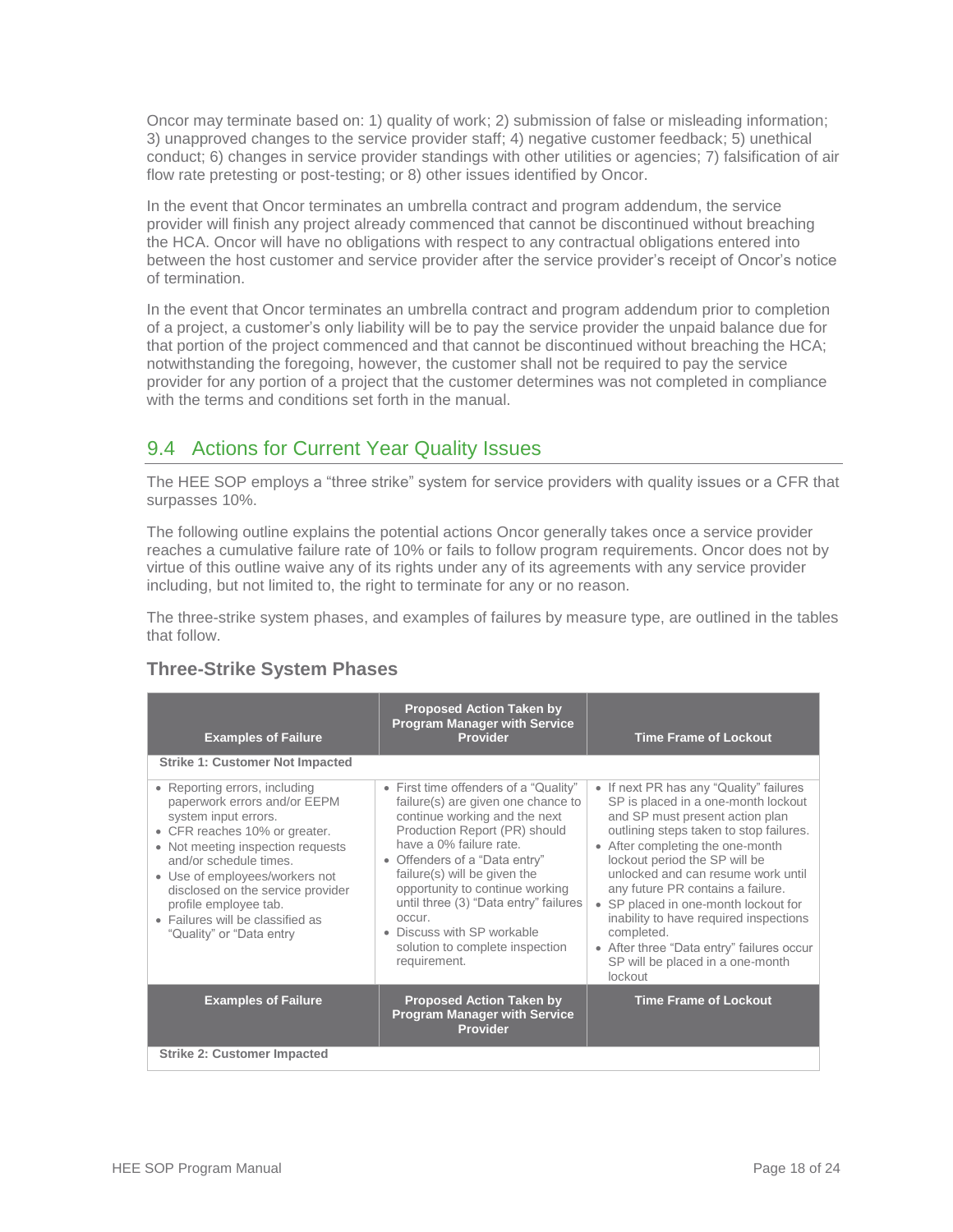| • Installation/performance/work related<br>/inspection failures and customer<br>complaints.<br>• Unauthorized use of Oncor in any<br>service provider created marketing<br>materials. Service provider uses<br>Oncor website to submit/report<br>manufactured ratings/comments for<br>themselves and/or other service<br>providers.<br>• Use of marketing companies without<br>disclosure as subcontractor.<br>• Note: If SP repeats and/or continues<br>offenses that have been documented<br>from prior years in either program,<br>then recommendation will be made<br>for service provider to move to Strike<br>3. (Examples include pre- and post-<br>testing and other required program<br>standards.) | • Meet with service provider to<br>explain failures and possible<br>causes. Discuss appropriate<br>actions that SP should take to<br>eliminate these failures.<br>• Impose a two-month lockout<br>period to allow the SP time to<br>address the areas that have<br>caused the failures and have<br>service provider develop a plan<br>to present after the lockout<br>period.<br>• Meet with SP after two-month<br>period to review the action plan<br>from the service provider. If plan<br>is acceptable, service provider is<br>unlocked.<br>• Should failures continue after<br>service provider is unlocked the<br>first time, PM will notify SP that<br>they will be placed back into<br>lockout for the remainder of the<br>year. | • SP is locked out for a minimum of<br>two months. No work can be done or<br>production reports accepted during<br>the two-month lockout period. After<br>two-month lockout period is<br>completed, the service provider can<br>resume work until any future<br>production report contains a failure.<br>This is subject to available funding in<br>either program.<br>• Should failures continue after service<br>provider is unlocked the first time,<br>PM will notify service provider that<br>they will be placed back into lockout<br>for the remainder of the program<br>year. |
|--------------------------------------------------------------------------------------------------------------------------------------------------------------------------------------------------------------------------------------------------------------------------------------------------------------------------------------------------------------------------------------------------------------------------------------------------------------------------------------------------------------------------------------------------------------------------------------------------------------------------------------------------------------------------------------------------------------|------------------------------------------------------------------------------------------------------------------------------------------------------------------------------------------------------------------------------------------------------------------------------------------------------------------------------------------------------------------------------------------------------------------------------------------------------------------------------------------------------------------------------------------------------------------------------------------------------------------------------------------------------------------------------------------------------------------------------------------|---------------------------------------------------------------------------------------------------------------------------------------------------------------------------------------------------------------------------------------------------------------------------------------------------------------------------------------------------------------------------------------------------------------------------------------------------------------------------------------------------------------------------------------------------------------------------------------|
|                                                                                                                                                                                                                                                                                                                                                                                                                                                                                                                                                                                                                                                                                                              |                                                                                                                                                                                                                                                                                                                                                                                                                                                                                                                                                                                                                                                                                                                                          |                                                                                                                                                                                                                                                                                                                                                                                                                                                                                                                                                                                       |
| <b>Examples of Failure</b>                                                                                                                                                                                                                                                                                                                                                                                                                                                                                                                                                                                                                                                                                   | <b>Proposed Action Taken by</b><br><b>Program Manager with</b><br><b>Service Provider</b>                                                                                                                                                                                                                                                                                                                                                                                                                                                                                                                                                                                                                                                | <b>Time Frame of Lockout</b>                                                                                                                                                                                                                                                                                                                                                                                                                                                                                                                                                          |
| <b>Examples of Failure</b>                                                                                                                                                                                                                                                                                                                                                                                                                                                                                                                                                                                                                                                                                   | <b>Proposed Action Taken</b><br>by Program Manager with<br><b>Service Provider</b>                                                                                                                                                                                                                                                                                                                                                                                                                                                                                                                                                                                                                                                       | <b>Time Frame of Lockout</b>                                                                                                                                                                                                                                                                                                                                                                                                                                                                                                                                                          |
| <b>Strike 3: Inexplicable Offenses</b>                                                                                                                                                                                                                                                                                                                                                                                                                                                                                                                                                                                                                                                                       |                                                                                                                                                                                                                                                                                                                                                                                                                                                                                                                                                                                                                                                                                                                                          |                                                                                                                                                                                                                                                                                                                                                                                                                                                                                                                                                                                       |

# **Strike Examples by Measure Type**

| <b>Measure</b><br><b>Description</b> | <b>Strike 1 Examples</b>                                                                                                                                           | <b>Strike 2 Examples</b>                                                                                                   | <b>Strike 3 Examples</b>                                                                                                                                                                  |
|--------------------------------------|--------------------------------------------------------------------------------------------------------------------------------------------------------------------|----------------------------------------------------------------------------------------------------------------------------|-------------------------------------------------------------------------------------------------------------------------------------------------------------------------------------------|
| <b>HVAC</b>                          | • Wrong serial and/or<br>model numbers<br>reported.<br>• Wrong size of<br>equipment reported.<br>• Missing/wrong photos<br>• Wrong heating system<br>type reported | • Equipment reported<br>installed is different<br>from actual installed<br>equipment.<br>• Valid customer<br>complaint.    | • Multiple and repeated<br>offenses occur.<br>• SP turns in house(s)<br>with no installed<br>equipment.<br>• SP impacted the<br>customer and/or the<br>program in an<br>egregious manner. |
| <b>Ceiling Insulation</b>            | • Wrong heating system<br>type reported.<br>• Wrong square footage<br>reported.                                                                                    | • Sloppy and/or<br>incomplete work.<br>• Pre- and/or post-<br>insulation levels are<br>different from what is<br>reported. | • Multiple and repeated<br>offenses occur.<br>• SP turns in house(s)<br>that have not had<br>insulation installed.                                                                        |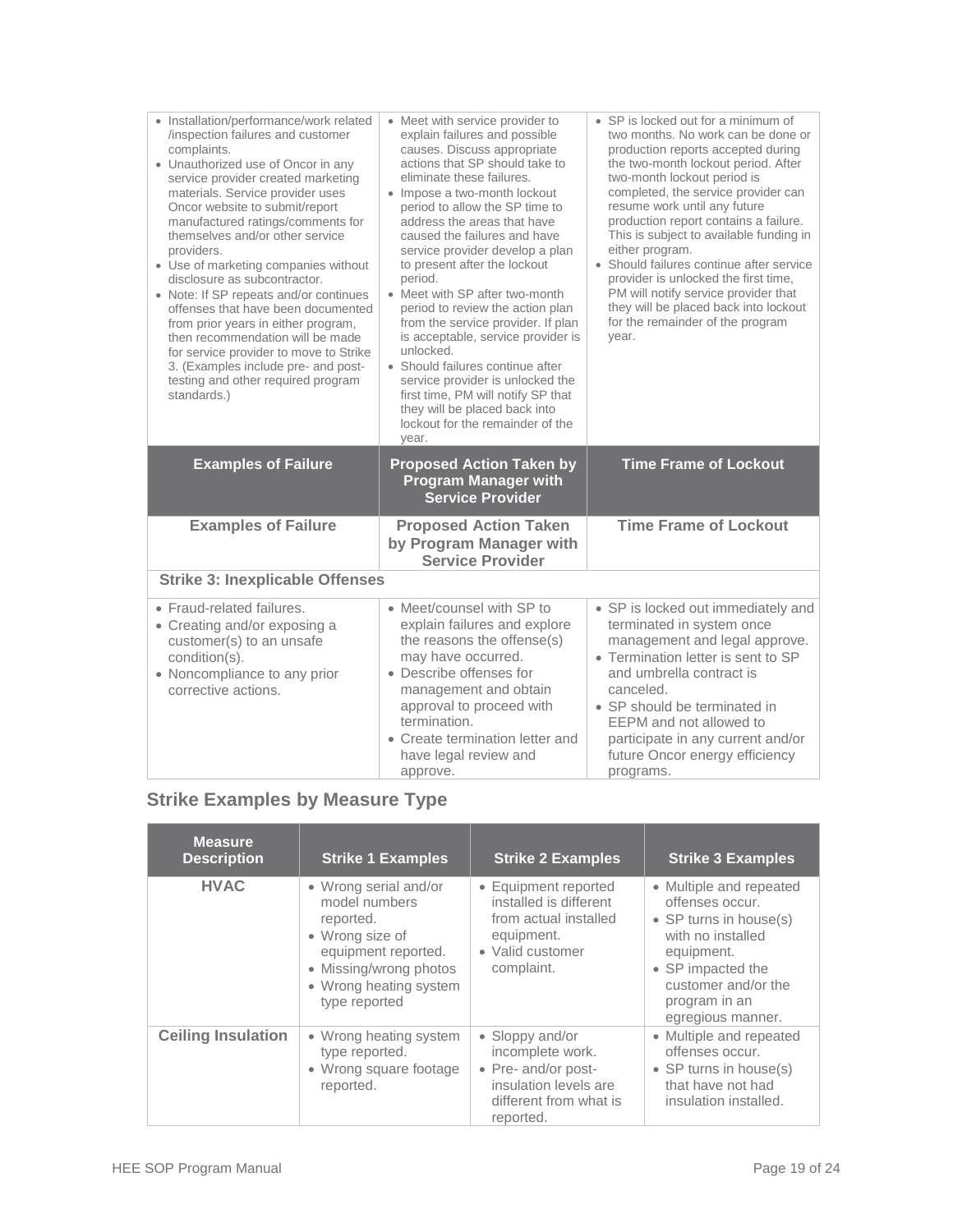| <b>Measure</b><br><b>Description</b>   | <b>Strike 1 Examples</b>                                                                                                                                                                                                                                | <b>Strike 2 Examples</b>                                                                                                                                                                                                                                                            | <b>Strike 3 Examples</b>                                                                                                                                                                             |
|----------------------------------------|---------------------------------------------------------------------------------------------------------------------------------------------------------------------------------------------------------------------------------------------------------|-------------------------------------------------------------------------------------------------------------------------------------------------------------------------------------------------------------------------------------------------------------------------------------|------------------------------------------------------------------------------------------------------------------------------------------------------------------------------------------------------|
|                                        | • Pre- and/or post-<br>insulation levels are<br>different from what is<br>reported on paperwork<br>but actual install is OK.                                                                                                                            | • Valid customer<br>complaint.<br>• Square footage is<br>reported wrong more<br>than one time.                                                                                                                                                                                      | • SP impacted the<br>customer and/or the<br>program in an<br>egregious manner.                                                                                                                       |
| <b>Wall/Floor</b><br><b>Insulation</b> | • No pre-inspection was<br>possible.<br>• Wrong heating system<br>type reported.<br>• Wrong square footage<br>reported.<br>• Pre- and/or post-<br>insulation levels are<br>different from what is<br>reported on paperwork<br>but actual install is OK. | • No pre-inspection was<br>possible multiple times.<br>• Pre- and/or post-<br>insulation levels are<br>different from what is<br>reported.<br>• Sloppy and/or<br>incomplete work.<br>• Valid customer<br>complaint.<br>• Square footage is<br>reported wrong more<br>than one time. | • Multiple and repeated<br>offenses occur.<br>• SP turns in house(s)<br>that have not had<br>insulation installed.<br>• SP impacted the<br>customer and/or the<br>program in an<br>egregious manner. |

#### **Definitions and Acronyms:**

| Egregious    | conspicuously and outrageously bad or reprehensible               |
|--------------|-------------------------------------------------------------------|
|              | cumulative lockout failure rate calculation is as stated below:   |
| Failure rate | (Total Adjusted Incentive Dollars for Failed Inspected Measures ÷ |
|              | Total Requested Incentive Dollars for Inspected Measures) X 100)  |
| Inexpiable   | incapable of being atoned for                                     |
| EEPM         | energy efficiency program management                              |
| HEE.         | home energy efficiency                                            |
| <b>LIW</b>   | low-income weatherization                                         |
| <b>PM</b>    | program manager                                                   |
| <b>PR</b>    | production report                                                 |
| <b>SP</b>    | service provider                                                  |

# <span id="page-19-0"></span>9.5 Impact of Prior-Year Performance

Performance during prior years is considered in service provider management. The table below provides examples of the actions that can be taken by the program manager if a service provider with past performance issues applies to participate in a residential energy efficiency program. All exceptions will be reviewed at the discretion of Oncor.

## **Impacts of Past Performance**

| <b>Applicant Issue</b>  | <b>Program Action</b> | <b>Comments</b>                                   |
|-------------------------|-----------------------|---------------------------------------------------|
| CFR is greater than 10% | Lockout for the       | SP shall develop a plan of action to address      |
| or insurance was        | current program       | failures/issues, to be presented when applying to |
| discontinued            | year                  | participate during the following program year.    |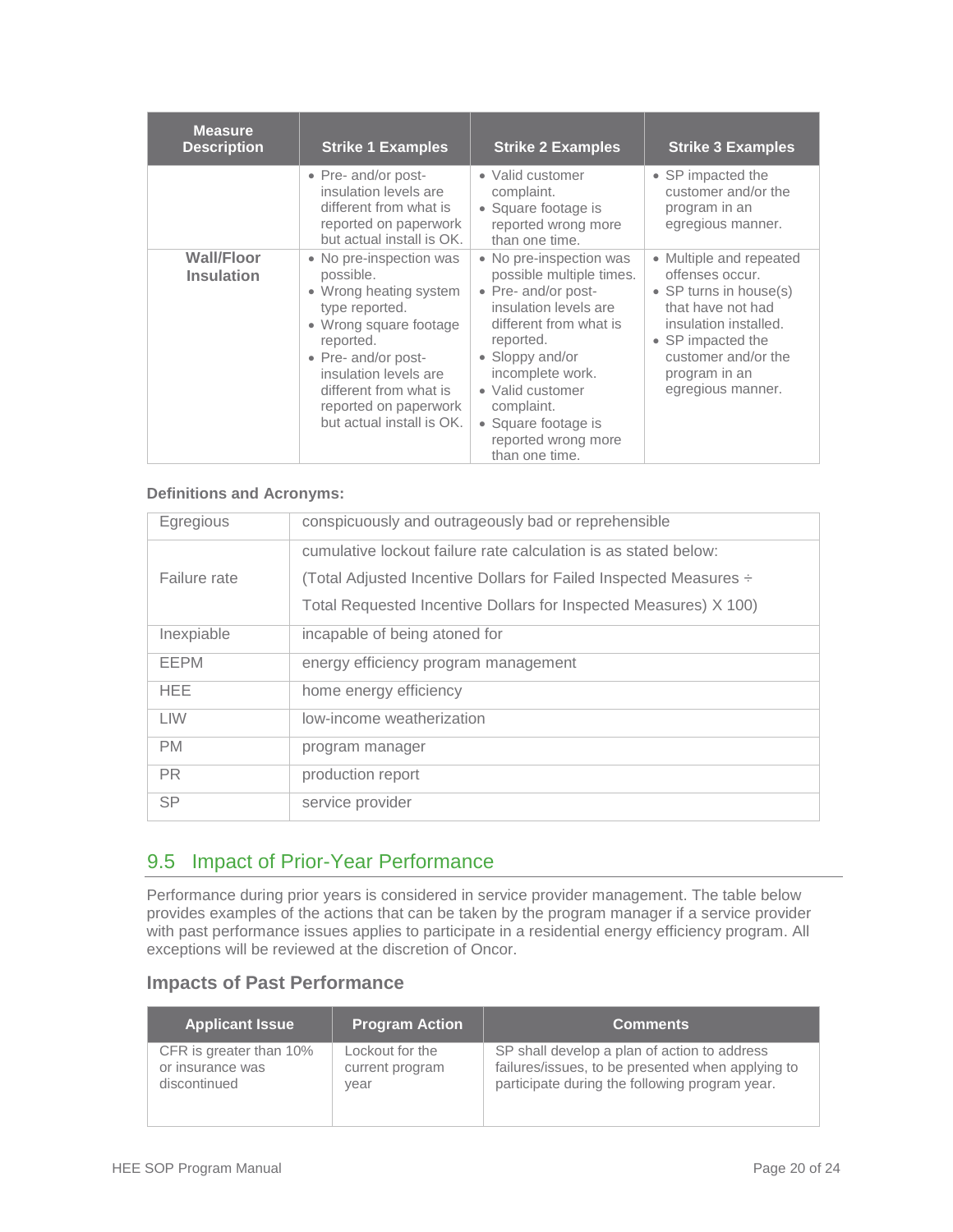|                                                                                                                                               |                                                        | Potential modifications may be considered based<br>on the cause of the past failures:                                                                                                                                                                                                                                  |
|-----------------------------------------------------------------------------------------------------------------------------------------------|--------------------------------------------------------|------------------------------------------------------------------------------------------------------------------------------------------------------------------------------------------------------------------------------------------------------------------------------------------------------------------------|
|                                                                                                                                               |                                                        | • CFR due to paperwork: one-month lockout period.<br>• CFR due to inferior work: three-month lockout<br>period.                                                                                                                                                                                                        |
| CFR is greater than 10%<br>but less than 10%                                                                                                  | One-month lockout<br>period following<br>approval date | Lockout period is subject to adjustment, based on<br>the cause of the CFR.                                                                                                                                                                                                                                             |
| Issues identified during<br>internal compliance audit,<br>including non-retention of<br>paperwork or lack of<br>employee background<br>checks | Three-month lockout<br>period                          | Lockout period will vary based on issue discovered<br>during audit.                                                                                                                                                                                                                                                    |
| Service provider had a<br>"Strike 1" status at the end<br>of the prior program year                                                           | One-month lockout<br>period following<br>approval date | Lockout period is subject to adjustment, based on<br>the cause of the CFR:<br>• Five paperwork errors will result in service<br>provider lockout.<br>• Lockout will not be waived for failures due to work<br>quality.<br>• Lockout will not be waived in the case of other<br>issues outlined in the Strike 3 Policy. |
| Service provider had a<br>"Strike 2" status at the end<br>of the prior program year                                                           | Two-month lockout<br>period following<br>approval date | Lockout period is subject to adjustment, based on<br>the cause of the CFR:<br>• Five paperwork errors will result in service<br>provider lockout.<br>• Lockout will not be waived for failures due to work<br>quality.<br>• Lockout will not be waived in the case of other<br>issues outlined in the Strike 3 Policy. |

# <span id="page-20-0"></span>9.6 Audit and Records

According to Texas Business and Commerce Code §35.48, businesses that dispose of records containing personal information must destroy or modify the record through shredding of other means that renders the information unreadable.

Personal information consists of the customer's name and any one of the following:

- Customer identification number (premise number, meter number, and/or ESIID)
- Social Security number (or government identification number)
- Driver's license number
- Address (physical or mailing)

# <span id="page-20-1"></span>9.7 PERMITS, LICENSES, AND COMPLIANCE WITH LAW

 SP represents and warrants that prior to beginning installation of any Measures, it will obtain, at its own cost and expense, all permits, licenses, and other authorizations from governmental authorities in its business name as then may be required to install, construct, operate, and maintain the Measures and to perform its obligations hereunder. During the term hereof, SP will obtain all such additional governmental permits, licenses, and other authorizations when required with respect to any of the Measures. If requested by Oncor, SP shall furnish to Oncor copies of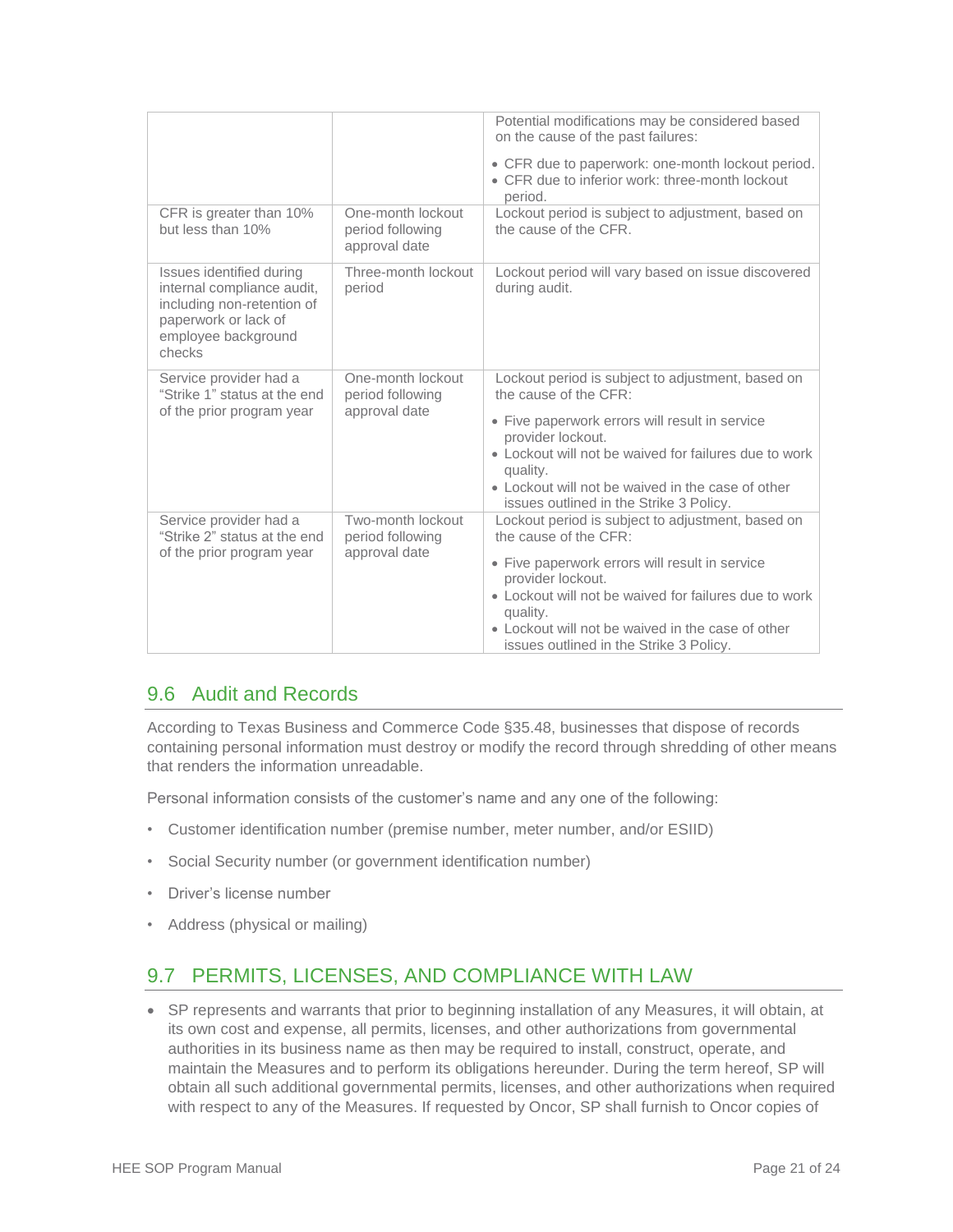each such permit, license, or other approval promptly following receipt thereof. Service Provider shall maintain in full force and effect all such governmental permits, licenses, and other authorizations as may be necessary for the construction, operation, or maintenance of the Measures in accordance herewith.

- SP shall be responsible for all royalties, fees, or claims for any licensed, copyrighted, or similarly protected intellectual property, device, process, or procedure used, installed, or provided by it. SP shall defend any suit that may be brought against Oncor and shall hold Oncor harmless from any liability, damages, and costs, including without limitation attorney's fees, incurred by Oncor arising from or related to infringement or alleged infringement of any such intellectual property used by SP in the implementation of the Project.
- All Work performed by SP in connection with the implementation of the Project and all Measures installed or maintained by SP shall comply with all applicable laws, statutes, ordinances, rules, regulations, and decrees of any governmental or administrative body having jurisdiction over Oncor, SP, the HEE SOP, or any portion of the Project.
- Prior to entering any Project Site or beginning the installation of any Measures, SP will obtain, at its own cost and expense, criminal history background check(s) of its employees, vendors or agents if required to do so by Sections 145.001-145.003 of the Texas Civil Practice and Remedies Code. Background checks are acceptable only when performed through the Texas Department of Public Safety (TDPS) program or an approved vendor of the TDPS. SP acknowledges and agrees that its participation in the Program and execution of the HEE SOP Program Addendum serves as Oncor's request in accordance with Section 145.004 of the Texas Civil Practice and Remedies Code that SP obtain criminal history background checks of its employees, vendors, and agents. SP also acknowledges that it received this request prior to sending any persons to Project Sites to install Measures.

#### INDEPENDENT CONTRACTOR

 SP will act as and be deemed to be an independent contractor. SP will not act as, nor be deemed to be, an agent or employee of Oncor. SP will have the sole right to control and directly supervise the method, manner, and details of the Project providing it is in accordance with the Contract Documents.

# <span id="page-21-0"></span>9.8 Co-Branding Guidelines

- SP will act as and be deemed to be an independent contractor. SP will not act as, nor be deemed to be, an agent or employee of Oncor. Service Provider will have the sole right to control and directly supervise the method, manner, and details of the Project, providing it is in accordance with the Contract Documents.
- SP may not represent themselves as Oncor employees in the field, nor should they communicate in any way that they work on behalf of Oncor. Oncor does not endorse any SP; therefore, written or verbal communication implying an endorsement is prohibited. Any reference to Oncor programs by SP should clearly state that the SP is a participant in Oncor's programs. Service Providers participating in programs will be listed on **www.takealoadofftexas.com**.
- Following is sample language SP can use when communicating their relationship with Oncor.

George's Energy Solutions is participating in Oncor's Home Energy Efficiency Standard Offer Program. Through this program, we are able to install energy efficiency upgrades to help our customers reduce energy consumption.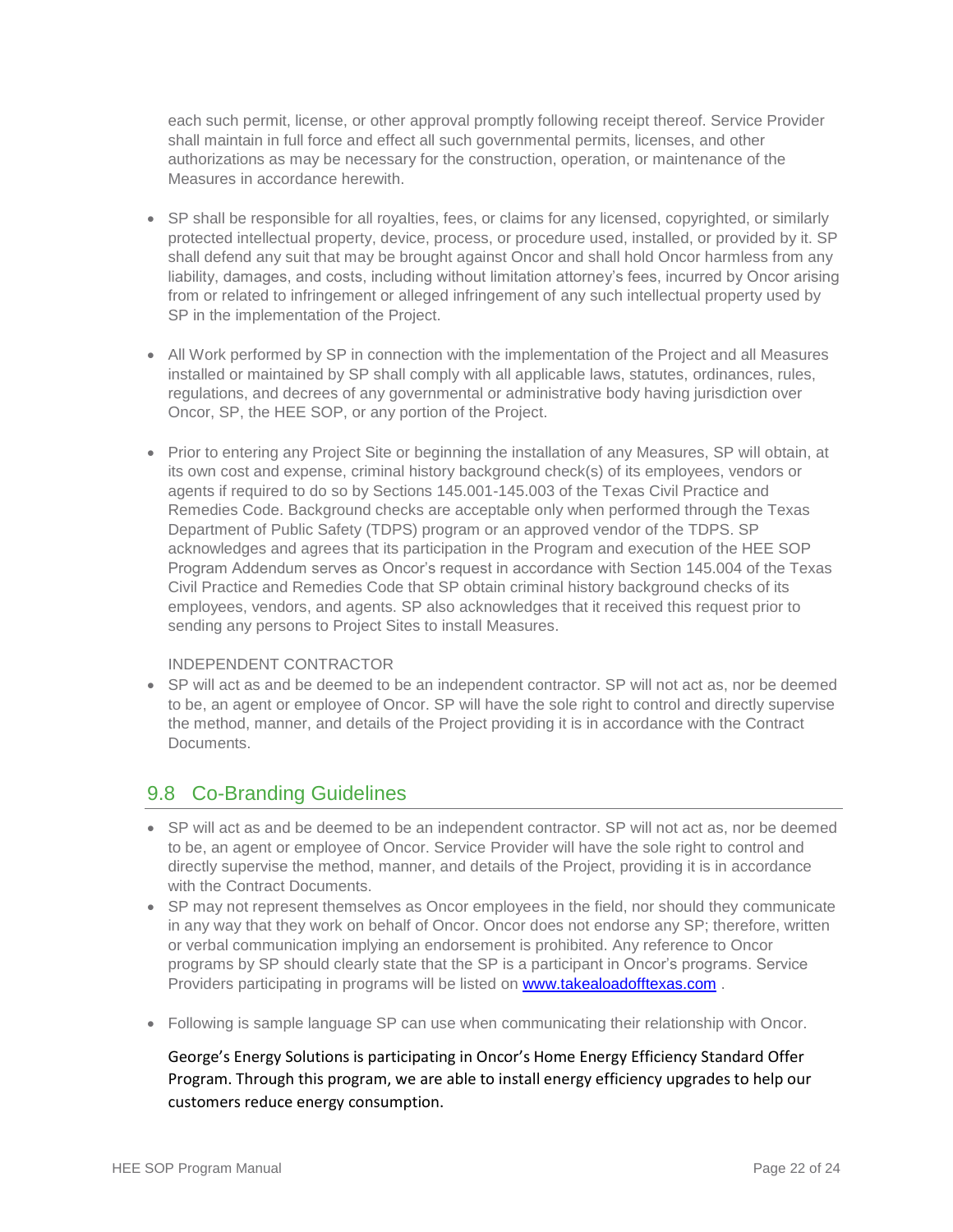# <span id="page-22-0"></span>10 INSTALLATION MEASURE GUIDELINES

#### **Air Conditioning and Heat Pump Systems**

Installation must meet the following guidelines:

- Pictures of the manufacture plate of the existing furnace and condenser will be uploaded to the measure with replacement of all air conditioning and heat pump systems.
- The model and serial number for the new system will be required entries in EEPM when submitting these measures along with photo of the new equipment nameplate.
- A photo on the new installed condenser unit that is recognized next to the dwelling.
- A copy of the AHRI sheet is required for each newly installed system.

#### **Wall Insulation**

Installation must meet the following guidelines:

- The service provider may not install wall insulation unless the wall area to be treated has been pre-inspected by Oncor. Failure to pre-inspect will result in a failure.
- The insulation applied must be R-13 or higher. Only exterior walls should be treated.
- There must be no preexisting insulation.
- If insulating under a drywall patch, you must report the correct dimensions of the patch and the correct wall area (square footage) treated with insulation.
- The method of installation of the wall insulation must be reported (blown or other) to Oncor.

#### **Ceiling Insulation**

Insulation improvements to the ceiling area above a conditioned space are only eligible for residences with central air cooling and/or heating systems. Homes with window air conditioning and/or space heating are not eligible.

Existing ceiling insulation in participating homes, ranging from no insulation material (R-0) to the equivalent of about 6 inches of fiberglass batt insulation (R-22). The current average ceiling insulation level at participating homes is to be determined and documented by the insulation installer.

Degradation due to age and density of the existing insulation should be taken into account.

In the event that existing insulation is or has been removed during the measure implementation, the existing R-value for claiming savings shall be based upon the R-value of the existing insulation prior to removal.

A ceiling insulation level of R-38 is recommended throughout Texas as prescribed by the U.S. Department of Energy. Accordingly, deemed savings are provided for insulating to R-38. Adjustment factors are provided to allow contractors to estimate savings for installation of higher or lower levels of post-retrofit insulation: contractors should estimate post-retrofit R-value according to the average insulation depth achieved across the area treated and the R-per-inch of the insulation material installed.